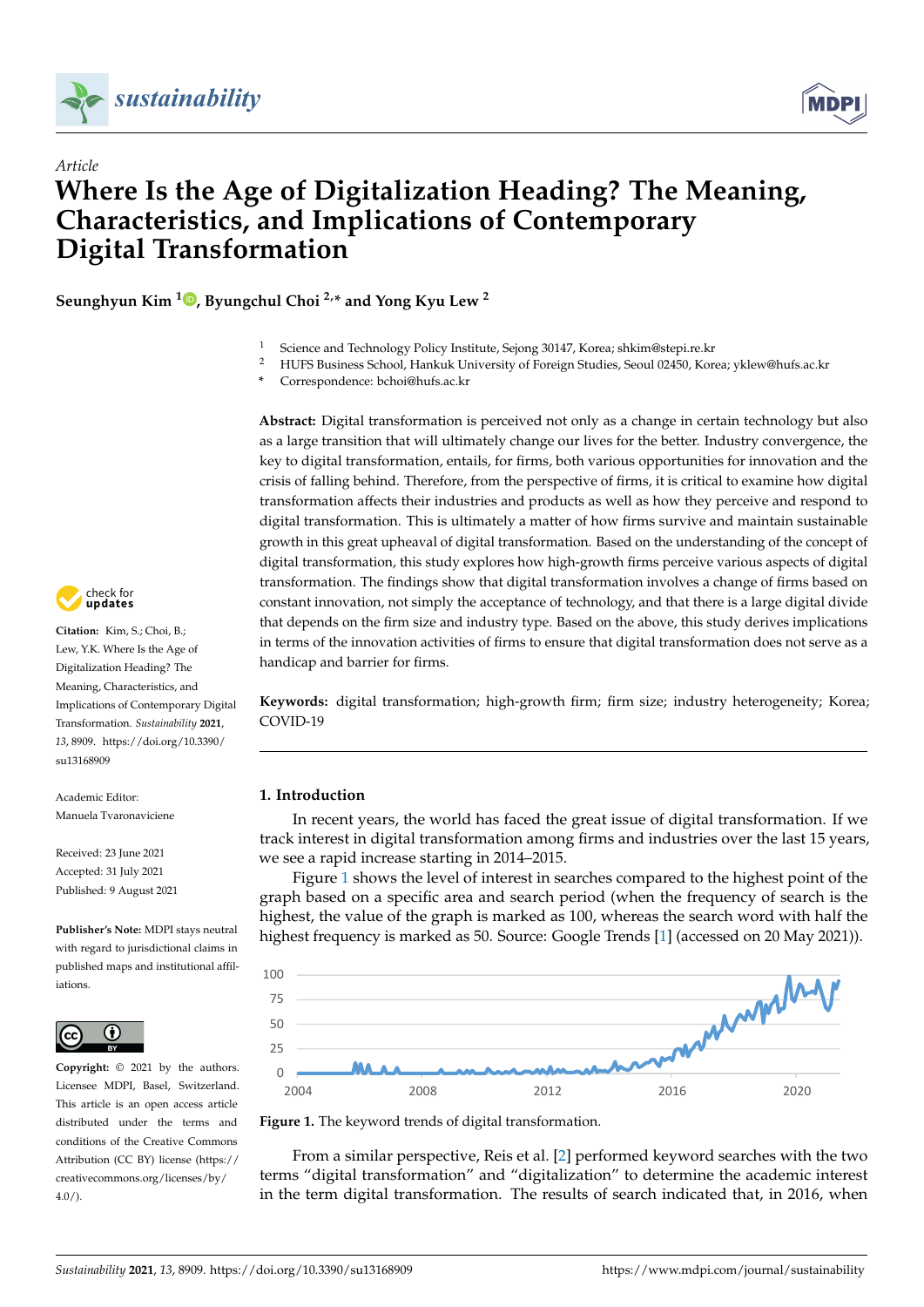the number increased significantly, 45% of all publications were articles, and 55% were conference papers, with the United States (21%) making the greatest contributions to publications, followed by Germany (19%) and China (5%). Digitalization and digital transformation are terms used in relation to computerization and digitization since the 1960s to respond to analog; however, recently, interest in digital transformation has been growing rapidly, which has led to a new definition of the term.

Digital transformation is expected to play a key role as a means to overcome pandemics, such as COVID-19, as well as an opportunity for growth. The global financial crisis in 2008 brought an economic crisis due to purchasing power loss caused by the destruction of the financial system. Moreover, the recent COVID-19 pandemic led to economic recession by making it difficult to conduct economic activities face to face. Contactless technologies and the contactless economy that are receiving attention in this pandemic situation can be regarded as the typical fields of technology and business that can be implemented by digital transformation [\[3\]](#page-17-2).

Digital transformation was perceived as a motive and means for future growth along with the issue of the Fourth Industrial Revolution even before COVID-19. While the Fourth Industrial Revolution is a comprehensive term that refers to the abstract society overall, digital transformation, especially digital transformation technology, indicates the core technology itself that reveals and leads to change [\[2\]](#page-17-1). Terms like "digital transformation" and "digital" have existed for a long time; however, the term "digital transformation" today is needed to newly interpreted and comprehended as it seamlessly connects the physical environment with the cyber environment.

Accordingly, digital transformation is expected to bring a developmental change to the international economy and society in crisis as well as individual life, for which it must successfully extend and apply to firms that will develop and provide products and services to lead change. In particular, for the sustainable growth of firms and exchange and the cooperation and balance between small and medium-sized enterprises (SMEs) and large firms, it is necessary to examine whether digital transformation also provides SMEs with opportunities for growth when they are different from large firms with abundant resources and competencies, and how SMEs perceive digital transformation and what help they need.

Recent survey results demonstrated that firms, especially SMEs, are adjusting and responding poorly to digital transformation. For instance, Grebe et al.'s analysis on digital maturity showed that, due to digital transformation, the number of digital champion companies in 2018 was significantly decreased compared to 2017 [\[4\]](#page-17-3). Furthermore, a survey of high-growth firms in Korea demonstrated that only about 33.7% were planning on or already implementing digital transformation [\[5\]](#page-17-4).

SMEs were seriously marginalized in digital transformation, with only about 6.2% implementing digital transformation, which is much lower than the percentage of larger firms at 15.1%. However, 69.4% of SMEs and 53.5% of large firms responded that, although digital transformation is important, they were not sure how to deal with it. In other words, to reduce alienation and the gap from digital transformation in business activities, it is necessary to understand digital transformation and determine how it affects business activities. Moreover, corporate and industrial strategies must be established considering the different competencies between SMEs and non-SMEs.

In this study, we aim to unravel the meaning of digital transformation and its influence on firms and to analyze how firms are currently perceiving digital transformation. Using the Korean high-growth firm data, we provide a comparative analysis considering firm characteristics (size and industry type) on (1) the importance of digital transformation and preparations, (2) the expected change digital transformation would bring to the industry and main products, (3) the capabilities necessary to prepare for digital transformation, and (4) the anticipated performance improvement from digital transformation.

This study reveals that firms' perception of and preparations for digital transformation have various characteristics as well as a digital divide. As the digital divide in the past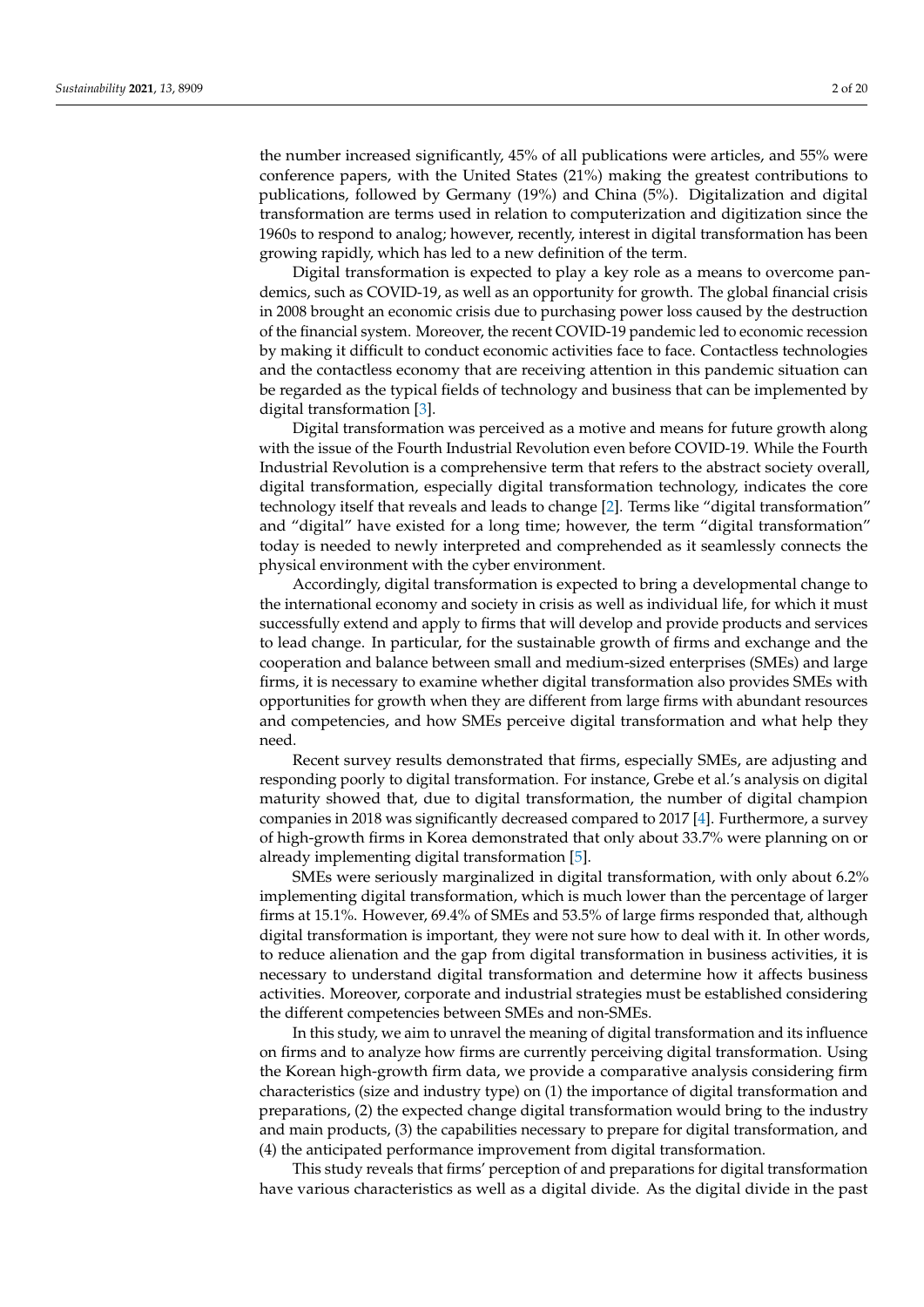has threatened the survival of countless firms, this study also considers the digital divide brought back by digital transformation as a factor that has a critical impact on firm survival.

This study is structured as follows. Section [2](#page-2-0) examines the development process of digital transformation from a historical viewpoint and defines its meaning, and Section [3](#page-5-0) examines the technical characteristics and potential risks of digital transformation and its influence on business through a literature review. Section [4](#page-8-0) categorizes firms by size (large firms vs. SMEs) and industry type (manufacturing vs. non-manufacturing) to explore the gap in terms of how firms perceive and respond to digital transformation. Finally, Section [5](#page-14-0) provides the conclusions and implications.

#### <span id="page-2-0"></span>**2. Digital Transformation: Concept and Historical Approach**

## *2.1. The Historical Origin of Digital Transformation*

The origin and development of the term "digital transformation" can be examined based on Germany's Industry 4.0, the Fourth Industrial Revolution, and the development of the digital economy. First, Industry 4.0 was a policy adopted in November 2011 as a strategy for information and communications as a part of Germany's High-Tech Strategy 2020. Its goal is to achieve innovation in the manufacturing business [\[6\]](#page-17-5), and according to Deloitte [\[7\]](#page-17-6), the goal of this policy encompasses not only the development of specific technology but also a paradigm shift in the manufacturing business.

Since 2013, in the early stage of the policy, research began on digital transformation as a research agenda by industry associations (BITKOM, VDMA, ZVEI). Then, starting in April 2015, this was expanded to Platform Industry 4.0 by the Federal Ministry for Economic Affairs and Energy and Federal Ministry of Education and Research, driving the digital transformation of firms in earnest. This concept was extended to the Fourth Industrial Revolution through "Mastering the Fourth Industrial Revolution" at the 46th World Economic Forum, indicating that digital transformation is the key to the Fourth Industrial Revolution.

Next, digital transformation can be examined in the development process of the digital economy. The term "digital economy" refers to a concept that is contrary to the analogue economy and has been widely used since 1994. However, it was actually developed back in the 1960s. Its development can be seen in the terms "digitization" in the 1960s, "digitalization" in the 1990s, and "digital transformation" since the 2010s.

Digitization converts offline analogue data to digital values, enabling offline transactions to be conducted online as well. This does not entail much of a change in terms of improving processes or developing new business models within the firm but merely indicates converting its various resources and assets online.

Digitalization refers to digitalizing a firm's various business activities, which include the entire process of planning, producing, and distributing products and services. In other words, digitalization encompasses digitalizing processes as well as products and services. Process digitalization refers to converting one analogue process carried out in the real world into multiple segments of processes in the virtual world. Product digitalization refers to converting products with physical form into digital products that can be traded in virtual space. Service digitalization refers to providing in virtual space services that had been offered in physical space.

According to Kim [\[8\]](#page-17-7), transforming face-to-face transactions between sellers and buyers in the market into contactless transactions on a website with a connection of multiple players (e.g., people, firms, and SW) in online shopping can be regarded as process digitalization; converting music CDs and maps into digital products, such as music files and navigation, can be regarded as product digitalization; and providing real estate agent services, consulting, education, and performances in virtual space can be regarded as service digitalization.

However, digital transformation refers to a drastic transformation brought about by digital technologies to not only a firm's business but also the entire economy and society (see Table [1\)](#page-3-0). At a corporate level, digital transformation refers to a significant change in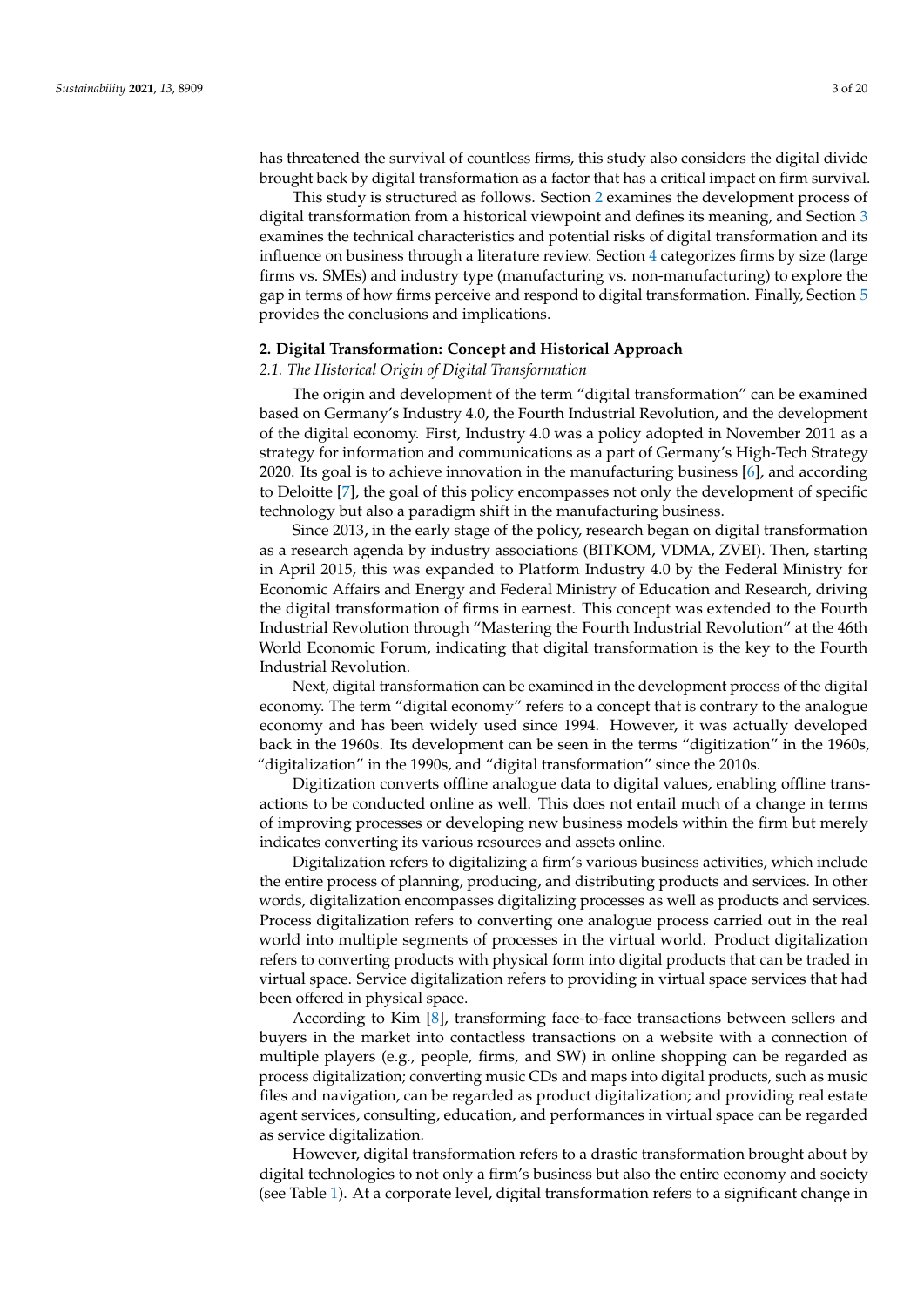firms' business models and the main fields of business overall based on performance in digitalization. For example, the main fields of business for firms, like Apple or GE, were converted from analogue to digital, and online to offline service providers, such as Amazon in the United States and Delivery Hero in Germany, are blurring the lines between online and offline platforms.

**Table 1.** The digital transformation concept in the development process of the digital economy (Kim [\[5\]](#page-17-4), Kim [\[8\]](#page-17-7)).

<span id="page-3-0"></span>

| Classification | Digitization                                                                                       | Digitalization                                                                                                                                    | <b>Digital Transformation</b>                                   |
|----------------|----------------------------------------------------------------------------------------------------|---------------------------------------------------------------------------------------------------------------------------------------------------|-----------------------------------------------------------------|
|                | (Late 1960s)                                                                                       | (Early 1994s)                                                                                                                                     | (Early 2010s)                                                   |
| Focus          | Digitization of data/content                                                                       | Digitalization of processes and<br>products/services                                                                                              | System changes of business/<br>industrial/economic activities   |
| Main purpose   | Improving efficiency and<br>effectiveness in terms of cost,<br>time, and other business activities | Improving efficiency and<br>effectiveness in terms of business<br>relationship including value<br>chains through value co-creation<br>and sharing | New business models for firms<br>New opportunities for startups |
| Fundamental    | Transforming transactions and                                                                      | Transforming business online or                                                                                                                   | Innovation of all business processes                            |
| strategy       | commerce from offline to online                                                                    | creating new online business                                                                                                                      | and customer experiences                                        |

In other words, while digitization focuses on data/content and digitalization on processes and products/services, digital transformation focuses on all sectors, such as firms' products/services, production process, business process, corporate strategies, business models, working methods, organizational culture, and leadership. In terms of business activities, digital transformation is a term that embraces not only input–output and process digitalization in the middle but also the strategies and implementation plans to create new business models or market opportunities through the digitalization of the entire life cycle of business activities.

## *2.2. Concepts and Definitions of Digital Transformation*

As previously mentioned, digital transformation is strongly influenced by Industry 4.0 and the Fourth Industrial Revolution; thus, some regard the three as the same thing  $[9-12]$  $[9-12]$ , and the terms "digitization", "digitalization", and "digital transformation" are conceptually linked to one another. One thing that is clear is that digital transformation is a term that encompasses the economic and social impacts of digitization and digitalization [\[13\]](#page-18-2). From this perspective, concepts and definitions of digital transformation have been emerging since the 2000s [\[1,](#page-17-0)[14,](#page-18-3)[15\]](#page-18-4), and more specific definitions were introduced by various institutions and researchers in the 2010s as shown (see Table [2\)](#page-4-0).

#### **Table 2.** Definition of digital transformation.

| Author                   | <b>Definition</b>                                                                                                                                                                                                                                       |
|--------------------------|---------------------------------------------------------------------------------------------------------------------------------------------------------------------------------------------------------------------------------------------------------|
| Stolterman and Fors [14] | The changes that digital technology causes or influences in all aspects of human life                                                                                                                                                                   |
| Martin [15]              | Now commonly interpreted as such usage of information and communication technology, when<br>trivial automation is not performed but fundamentally new capabilities are created in business,<br>public government, and in the life of people and society |
| IBM [16]                 | Reshaping customer value propositions, and transforming operating models using digital<br>technologies for greater customer interaction and collaboration                                                                                               |
| Solis. [17]              | The realignment of, or new investment in, technology, business models, and processes to more<br>effectively compete in an ever-changing digital economy                                                                                                 |
| Ismail et al. [18]       | The process through which companies converge multiple new digital technologies with the intention<br>of reaching sustained competitive advantage in terms of business models, customer experience,<br>operations and processes, and people and networks |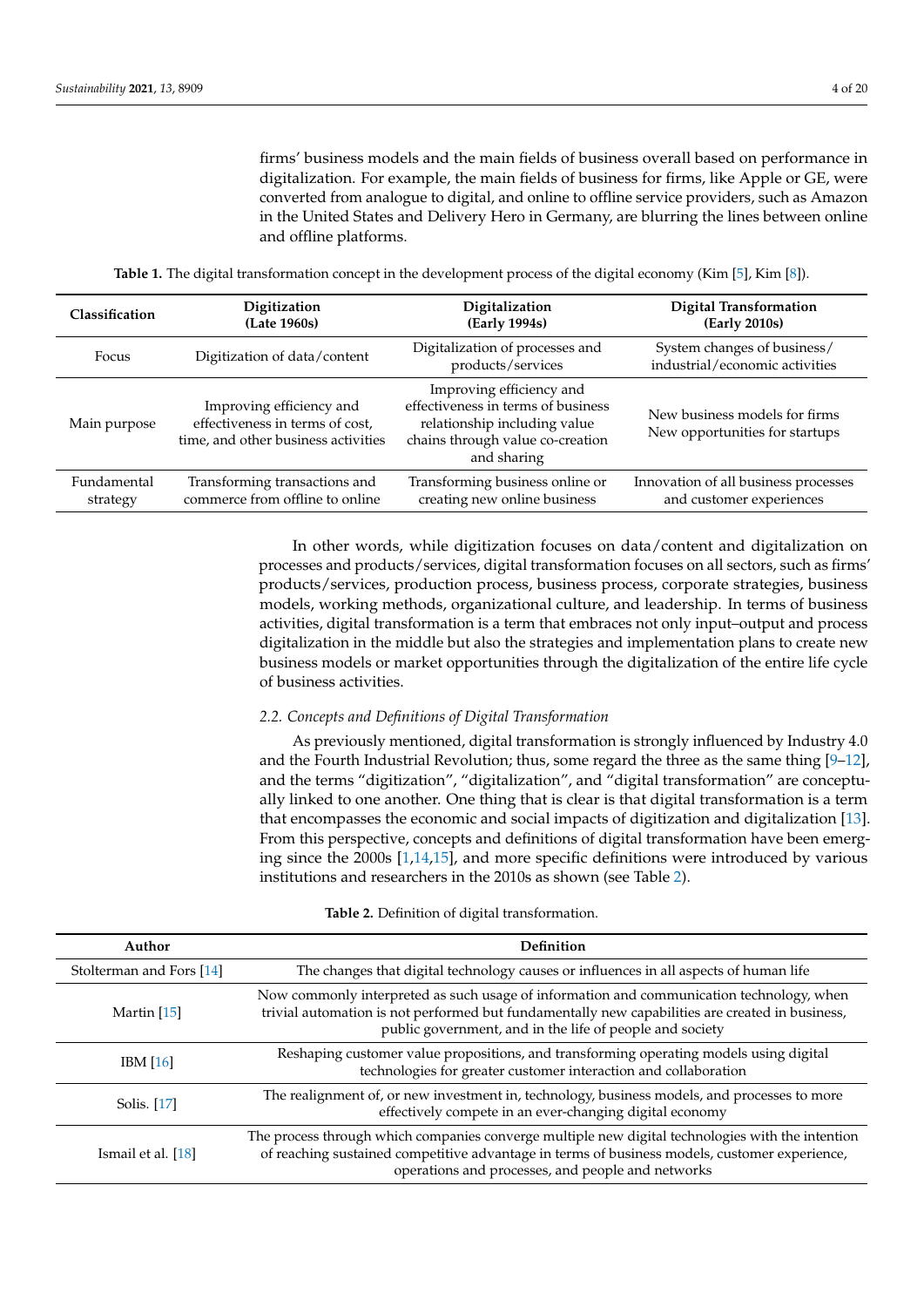<span id="page-4-0"></span>

| Author                           | <b>Definition</b>                                                                                                                                                                                         |
|----------------------------------|-----------------------------------------------------------------------------------------------------------------------------------------------------------------------------------------------------------|
| Reis et al. [2]                  | The use of new digital technologies that enables major business improvements and influences all<br>aspects of customers' life                                                                             |
| Veldhoven and<br>Vanthienen [19] | The continuously increasing interaction between digital technologies, business, and society, which<br>results in transformational effects and increases the change in process velocity, scope, and impact |
| <b>OECD</b> [20]                 | A multifaceted and fast-moving phenomenon that changes the business models of firms using new<br>digital technologies                                                                                     |

**Table 2.** *Cont.*

Stolterman and Fors [\[14\]](#page-18-3) defined digital transformation as changes that can influence all aspects of human life. In other words, all aspects of human life may change due to digital transformation. This can be a revolution in human life, which can also be interpreted as the Fourth Industrial Revolution. Martin [\[15\]](#page-18-4) defined digital transformation as the usage of information and communication technology without trivial automation but with the creation of fundamentally new capabilities. This indicates that information and communication technology is the fundamental technology of digital transformation, which creates new values and capabilities. IBM [\[16\]](#page-18-5) stated that expanding global connectivity and improving customer capabilities are the driving forces that lead to digital transformation.

A few industries, such as music, entertainment, and electronic goods, were merely exploring digital products and services in the 1990s; however, as consumer demand for digital products and services continued to grow and evolve in the 2000s, customers began to have greater authority and expectations. As a result, improved customer capabilities have become a major driving force of digital transformation. Therefore, IBM [\[16\]](#page-18-5) forecasted that, for firms to draw out the potential for devastating technology, they must reshape customer value propositions (CVP) and transform business operations so that they can provide CVP effectively, efficiently, and innovatively, thereby, bringing change to the entire industry.

Solis [\[17\]](#page-18-6) defined digital transformation as realignment or investment, which includes overall corporate activities, such as technology, business models, and operations. This view describes how digital transformation can actually be achieved by firms. In a similar vein, Ismail et al. [\[18\]](#page-18-7) defined digital transformation as the process through which companies converge multiple new digital technologies to secure sustained competitive advantage in terms of business models, customer experience, operations and processes, and people and networks.

Reis et al. [\[2\]](#page-17-1) identified the three elements of technology, organization, and society that define digital transformation, and thus defined it as the use of new digital technologies that enable major business improvements and influence all aspects of customers' life. The definition takes account not only of business improvements of firms but also the impact in terms of changes in customers' lives.

Veldhoven and Vanthienen [\[19\]](#page-18-8) regarded digital transformation as the continuously increasing interaction between digital technologies, business, and society, which results in transformational effects and increases the change in process velocity, scope, and impact. They interpreted digital transformation as a vector, referring to dynamic activity and direction itself as digital transformation. The OECD [\[20\]](#page-18-9) also defined digital transformation as a multifaceted and fast-moving phenomenon that changes the business model, including the dynamic activity itself.

Digital transformation has different definitions according to various aspects of technology, industry, and society. Nonetheless, all definitions tend to interpret digital transformation not as a single technology or process but as an expanded concept that encompasses various changes brought by digital technologies. In this view, digital transformation can be regarded as a revolution that changes the values throughout industries and societies as well as all aspects of life by fundamentally changing all business-related activities of firms based on digital technologies. From the firm's perspective, therefore, the most important thing is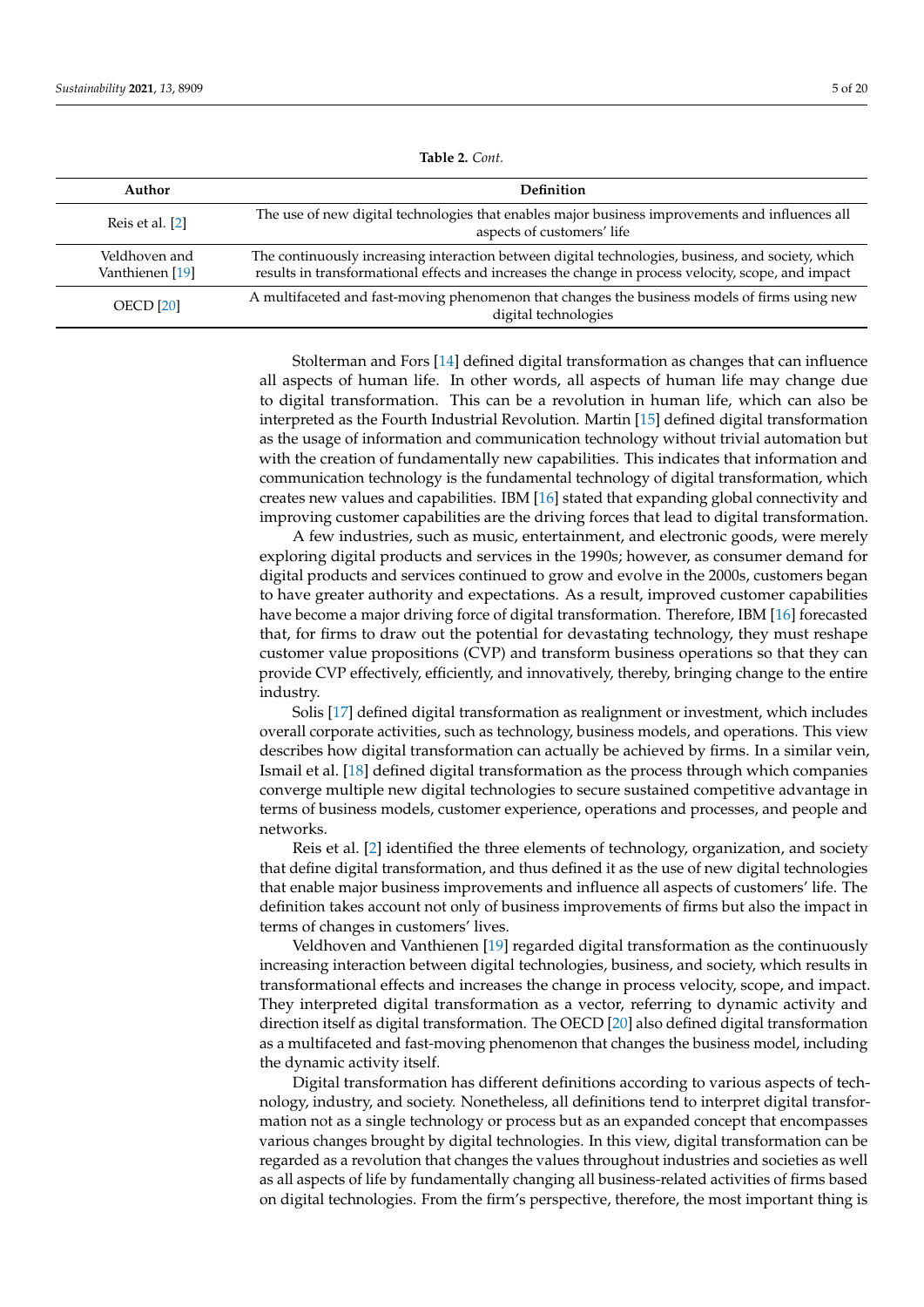to determine which technologies are needed for digital transformation, what characteristics these technologies have, and how they affect business activities.

## <span id="page-5-0"></span>**3. Digital Transformation: Technological Characteristics and Changes in Business**

#### *3.1. Component Technologies for Digital Transformation*

In 2016 and 2018, the WEF mentioned the technologies leading the Fourth Industrial Revolution (4IR). As shown in Table [3,](#page-5-1) Schwab [\[21\]](#page-18-10) classified these technologies into physical, digital, and biological spheres and examined over 10 technologies. Digital technologies include the Internet of Things (IoT), blockchain, bitcoin, on-demand economy (or sharing economy, platform business, or digital platform). Later, Schwab et al. [\[22\]](#page-18-11) classified the technologies leading 4IR into the categories of extending digital technologies, reforming the physical world, altering the human being, and integrating the environment, and provided 12 technologies. The extended digital technologies include new computing, blockchain/distributed ledger, and IoT.

**Table 3.** Leading technologies of 4IR by WEF.

<span id="page-5-1"></span>

| Digital Technologies Leading 4IR (2016)                                                                        | <b>Extended Digital Technologies Leading 4IR (2018)</b>                                                                                                         |
|----------------------------------------------------------------------------------------------------------------|-----------------------------------------------------------------------------------------------------------------------------------------------------------------|
| IoT, blockchain/bitcoin, and on-demand economy (or sharing<br>economy/platform business/digital platform) [21] | New computing (e.g., centralized cloud, quantum computing,<br>optical computing, and neural network processing),<br>blockchain/distributed ledger, and IoT [22] |

From a similar view, the WEF [\[23\]](#page-18-12) classified the motives for 4IR technologies into nine types. These motives include internet and cloud technology (34%), information-processing capability and big data (26%), new/renewable energy and related technology (22%), IoT (14%), sharing economy and crowdsourcing (12%), robotics and autonomous vehicles (9%), artificial intelligence (AI) (7%), advanced manufacturing and 3D printing (6%), and advanced materials and biotechnology (6%) depending on their influence. The technologies with the biggest influence are mobile internet and cloud technology.

The former has increased the convenience of individual life with smartphones, various smart devices, and mobile apps, and the latter has improved the quality of decision making by contributing to increased work productivity of firms and promoting the production and distribution of big data. The IoT provides constant connections of people, objects, and devices, thereby, enabling autonomous decision making and implementation, and the development of various platforms has contributed to the sharing and supply of labor forces, knowledge, and assets. Later, the WEF assumed that the development of the four technologies—ubiquitous high-speed mobile internet, AI, big-data analysis, and cloud technology—would have a positive impact on business growth in the next four years [\[22\]](#page-18-11).

The OECD [\[24\]](#page-18-13) mentioned the characteristics of digital transformation that affect technologies, data, business models, and policies. The digital technologies included IoT, next-generation 5G wireless communications, cloud computing, big data, AI, blockchain, high-performance computing (HPC), and quantum computing (QC). The ecosystem of interdependent digital technologies will support digital transformation and evolve in a way that leads to future socio-economic changes.

This ecosystem opens up a new window of opportunities through interoperation and complementarity, and it is, thus, much more powerful and functional than individual components. The report forecasts that data along with technology will result in digital transformation, which indicates that the ecosystem of digital technologies depends on data. Thus, it is necessary to understand data as a significant source of resources and values.

From this perspective, digital component technologies that accelerate digital transformation are not some fixed technologies or technology groups. Moreover, it can be seen that core or component technologies constantly change depending on the phases and maturation process of digital transformation. In other words, it is difficult for firms to develop or adopt technologies for digital transformation through specific technology development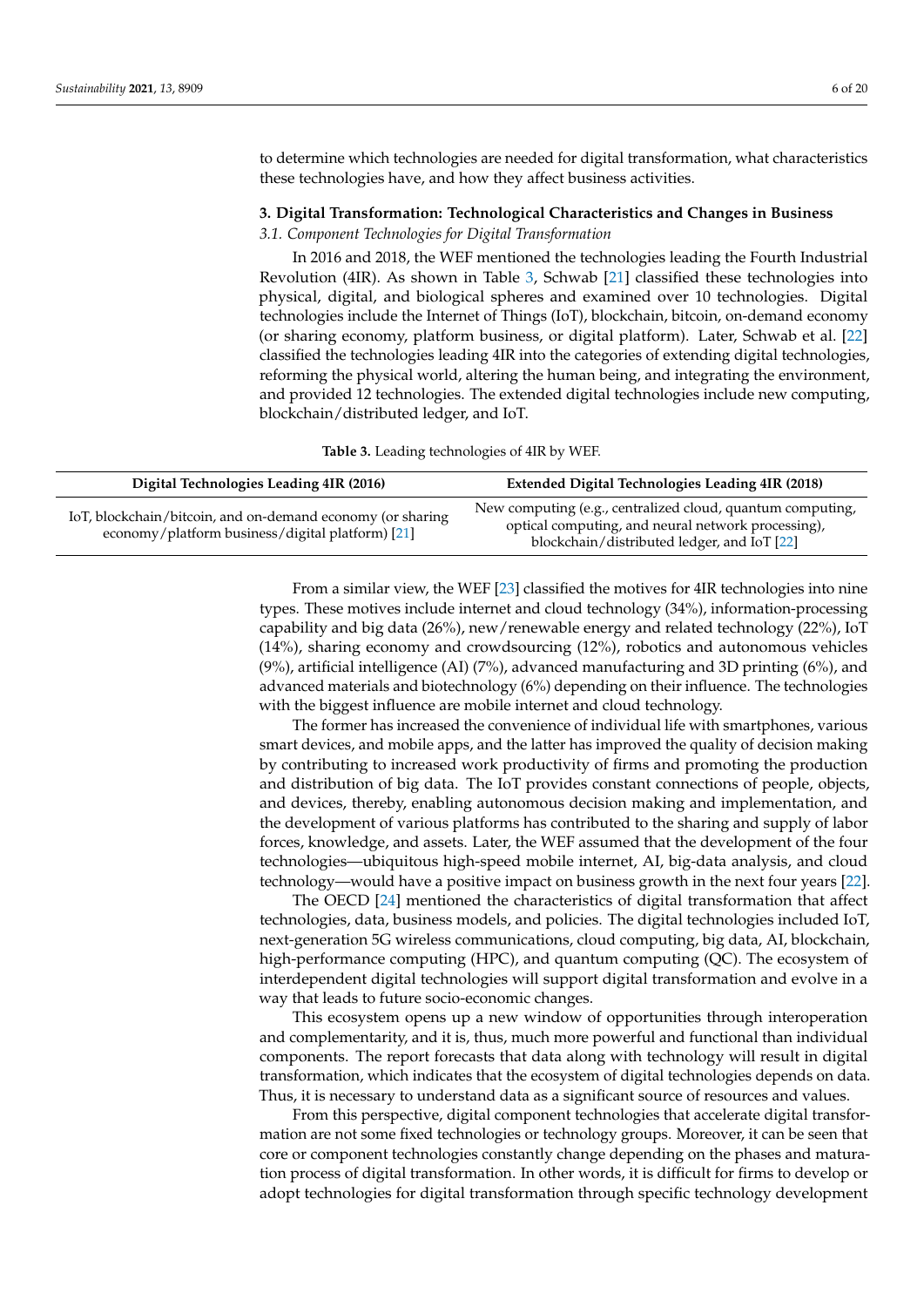projects. Rather, they must derive core technologies necessary for digital transformation considering their field and status, and thus they need to constantly determine, develop, and adopt adequate technologies in the process of digital transformation.

## *3.2. Characteristics of Digital Transformation Technologies*

Kim [\[8\]](#page-17-7) divided digital transformation technologies into four layers: application, service, platform, and infrastructure. This is consistent with the IT approach that originates from the seven layers of the Open Systems Interconnection (OSI) model. This indicates that, using an IT classification, digital technologies can be interpreted as new technologies, and digital transformation can be interpreted as an extension of IT.

Table [4](#page-6-0) shows the classification of digital technologies. First, digital infrastructure refers to the computer system that firms must have. As manufacturing businesses need infrastructures, such as factories for production, digital transformation requires the foundation of computing systems, which include both hardware and software. A digital platform is an environment for using and developing various services. In other words, it includes common technologies to manage the data and implement the processes necessary for providing the service.

<span id="page-6-0"></span>

| Layer                                    | Content                                                                   | Examples                                                                                                                                                                              |  |
|------------------------------------------|---------------------------------------------------------------------------|---------------------------------------------------------------------------------------------------------------------------------------------------------------------------------------|--|
| Digital infrastructure (base technology) | Computer HW, system SW, and<br>wired/wireless network                     | Host computer, PC, smartphone UNIX,<br>Android LAN, and WiFi                                                                                                                          |  |
| Digital platform (common technology)     | Data management, process<br>implementation, and information<br>protection | Sensing, cloud, big data, AI,<br>machine/electronic device control, and<br>biometric authentication                                                                                   |  |
| Digital application                      | Included in various digital services and<br>performing specific functions | Distributed ledger/blockchain, IoT,<br>VR/AR/MR, and 3D printing                                                                                                                      |  |
| Digital service (applied technology)     | Products/services and industries to<br>support specific goal attainment   | Component technology: Telematics,<br>Biometric products/services:<br>Autonomous vehicles<br>Industry: Online shopping, car sharing,<br>digital content, smart home, and<br>smart city |  |

**Table 4.** Classification of digital technologies (Kim [\[8\]](#page-17-7)).

Typical platform technologies include AI, machine learning and deep learning, big data, cloud, mobile, and 5G communications. Digital service refers to the form of products and services, or a business model, to provide specific applications. Most digital services include the function of sensing-control-actuation as well as various smart systems provided based on this function. Finally, the digital application refers to each unit of function, product, or package included in the service. To form an application, component technologies are required, such as distributed ledger/blockchain, IoT, VR/AR/MR, and 3D printing.

## *3.3. Potential Risks of Digital Transformation to Existing Business System*

As mentioned above, digital transformation is a macro-level revolution caused by unprecedented convergences of multiple radical innovations across technological domains and industries as well. While digital transformation makes products/services "smart" and offers diverse collaboration opportunities to all members in present value chains [\[25\]](#page-18-14), it can also bring unpredictable and unintended changes to established technologies, business models, industry systems, and customer perceptions.

During this transformation time, existing standards of both technologies and business models will be changed or challenged [\[26\]](#page-18-15) and eventually replaced by new dominant standards. Therefore, it is worth noticing that, despite the numerous potential benefits expected due to digital transformation, various risks may be inherently embedded in the digital transformation process. In this section, we discuss how digital transformation may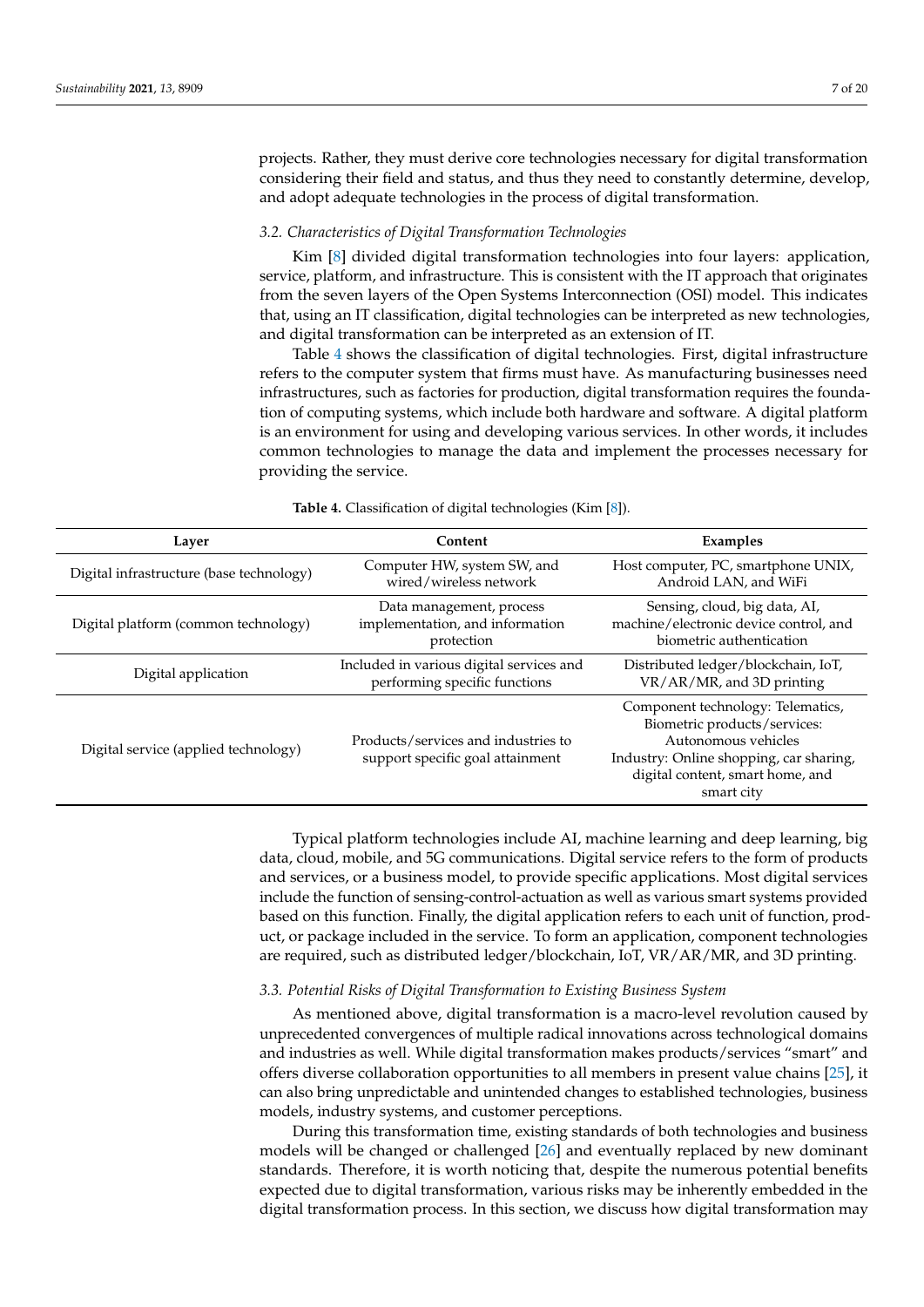threaten the sustainable competitiveness of incumbents in existing business systems in three aspects.

First, digital transformation generates many disruptive technologies that will fundamentally change the established "rules of the game" in many industries, thus, requiring firms to make various risky investments in developing new technologies, business models, and processes to adapt to the new rules. For instance, the emergence of cryptocurrency such as Bitcoin can significantly influence performance of traditional finance firms or the rule of conventional financial system [\[27\]](#page-18-16). Second, as digital integration via technological convergence increases the complexity of knowledge embedded in products or systems, it may be more vulnerable to external-attacks, such as cyber-hacking or unanticipated system errors.

For example, the Industrial Internet of Things (IIoT), the new industrial environment based on the convergence of Informational Technology (IT) and Operational Technology (OT) environments, is more likely to be exposed to various cyber-attacks due to the time lag between the development of new systems and defense strategies for those new systems [\[28\]](#page-18-17). This type of risk can be applied to a wide spectrum of industrial sectors, including energy service sectors, financial services, nuclear reactor sectors, healthcare, communication, manufacturing, etc. Lastly, during the rapid transitional period, not only new requirements for existing business models but also new customer preferences for products/services may emerge.

These changes and pressures significantly challenge the efficacy of operating business models and, furthermore, force firms to redesign their business models with unprecedented customer value propositions. In this vein, Javaria et al. [\[29\]](#page-18-18) investigated ongoing dynamics in e-commerce markets and found that consumers considered diverse perception of risks, such as financial, performance, functional, and time-related risks, when making purchasing decisions under changing environments. In a nutshell, although digital transformation is expected to bring a positive change for the sustainable growth of firms, it is important to investigate further how digital transformation potentially increase risks that influence the business strategies and competitiveness of the firm.

#### *3.4. Changes in Business Due to Digital Transformation*

According to Rogers [\[30\]](#page-18-19), firms can be affected by digital transformation in five domains: customers, competition, data, innovation, and value. First, digital transformation will change customers who are passive targets of marketing (one-way) to targets of mutual communication (two-way). In other words, firms can have customers as a constantly changing dynamic network, not as predetermined mass-market customers. The competition will also transform from competition within the industry to fluid inter-industry competition or competition over the formation of new industries. This can be a connection-based competition in which the major assets to secure competitive advantage are transferred from the internal to the external networks of the firm.

The purpose of data will be shifted from storage and management for internal efficiency to core assets for value creation. Innovation will also change from innovation that focuses on finished products to innovation with upgraded versions through quick prototype releases and iterations. Traditionally, innovation was considered expensive, high-risk, and exclusive and was managed with a focus on finished products. Since it was difficult and expensive to test new ideas, firms relied on the managers' analysis and intuition to predict what kind of product to develop before releasing anything in the market. Due to the high costs of failure, the most important thing was to avoid failure at all.

However, digital technologies enable firms to develop products at the low cost based on quick experiments and continuous learning, helping them to test the products quickly with user communities. Finally, past values were fulfilled by optimizing one business model for a long time; however, after digital transformation, values will be defined based on customer needs, resulting in a constant evolution of the business model into the next business. Depending on unchanging value propositions has become so risky that it may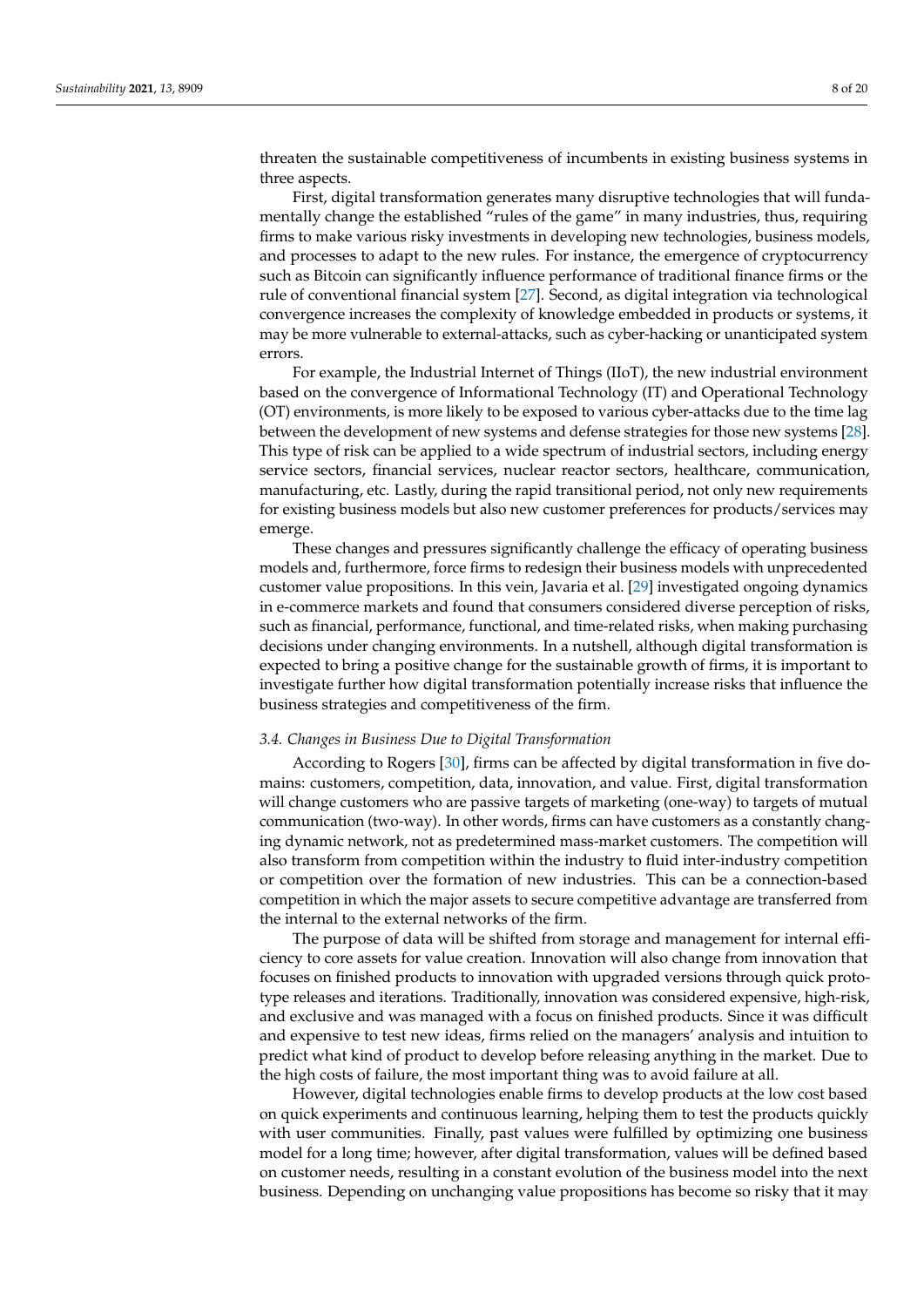even affect firm survival, and repeating and settling for the same successful value proposition is equally dangerous. The only way to deal with the changing business environment is to watch all technologies as a method to expand and improve our value propositions for customers and continue evolving.

In terms of business activities, these can be divided into development processes and operations of products and services, products and services themselves, business models, business goals, and strategies [\[4\]](#page-17-3). First, intellectualization (or smartization) of processes and operations may increase the nonlinear and multilayered connections between processes. This may also enable digitization and connection of the entire processes of production and operations, thereby, changing the production method from a centralized control system to an autonomous decentralized system [\[31,](#page-18-20)[32\]](#page-18-21).

This operation method will enable customized production by changing the existing method of mass-producing small product varieties to mass-producing multi-variety products [\[33\]](#page-18-22). Second, products and services may change themselves. Turning products into services or services into products will result in the convergence of the two. In particular, platforms as a medium may activate the connection between users and suppliers with a focus on products and services. Third, innovation in business models can be made possible. Firms cannot constantly provide new values for customers with only product and service innovation, and the competition between firms will also be intense.

As a solution, firms will seek a new business model to provide personalized and customized values for customers using AI and big-data technology. Fourth, firms' business goals and strategies may also change fundamentally. The traditional business goal of firms is to maximize shareholder value or their own profits. However, with the increasing cooperation among the players in the industrial ecosystem (e.g., producers, consumers, developers, suppliers, and retailers/distributors/sellers) individual firms will seek incentives for joint development with their partners within the industrial ecosystem in addition to maximizing their shareholders' values.

#### *3.5. Firm Size and Industry Type for Digital Transformation*

The association between firm size and innovation has received constant attention from innovation and management scholars. On the one hand, small firms may possess more advantages in adopting and pursuing innovation based on their flexibility and agility, while large firms may suffer from organizational inertia. On the other hand, one can argue that large firms might be advantageous in pursuing innovation with the abundant resources and experience that small firms usually lack. As digital transformation is a macro-trend innovation related to the competitiveness and survival of firms across industries, the debate on the relationship between firm size and digital transformation has received attention from recent studies [\[34–](#page-18-23)[36\]](#page-18-24). These studies explored the question of how SMEs, compared to large firms, recognize, prepare, and implement digital transformation strategies.

Another emerging stream of research investigates how digital transformation strategy and performance vary by industry type. As digital transformation is analogous to Industry 4.0, smart factories, and cyber-physical systems, the manufacturing industry has been viewed as the core industrial area to understand the nature of digital transformation [\[37–](#page-18-25)[39\]](#page-18-26). In addition, as digital transformation significantly influences the existing business model [\[40\]](#page-19-0), and its impact on the service sector has become a salient issue [\[41,](#page-19-1)[42\]](#page-19-2). As digital transformation is basically knowledge convergence across sectors, identifying which sector plays a leading role and grasps hegemony becomes important. By recognizing these research trends, our study employs firm size and industry type (manufacturing and service sector) as classification instruments to explore how a firm's perceptions of, and responses to, digital transformation vary.

## <span id="page-8-0"></span>**4. Firms' Perceptions of and Responses to Digital Transformation: Korean High-Growth Firms**

As previously examined, digital transformation will lead to changes and measures in the extensive innovation activities of firms beyond technology acceptance, such as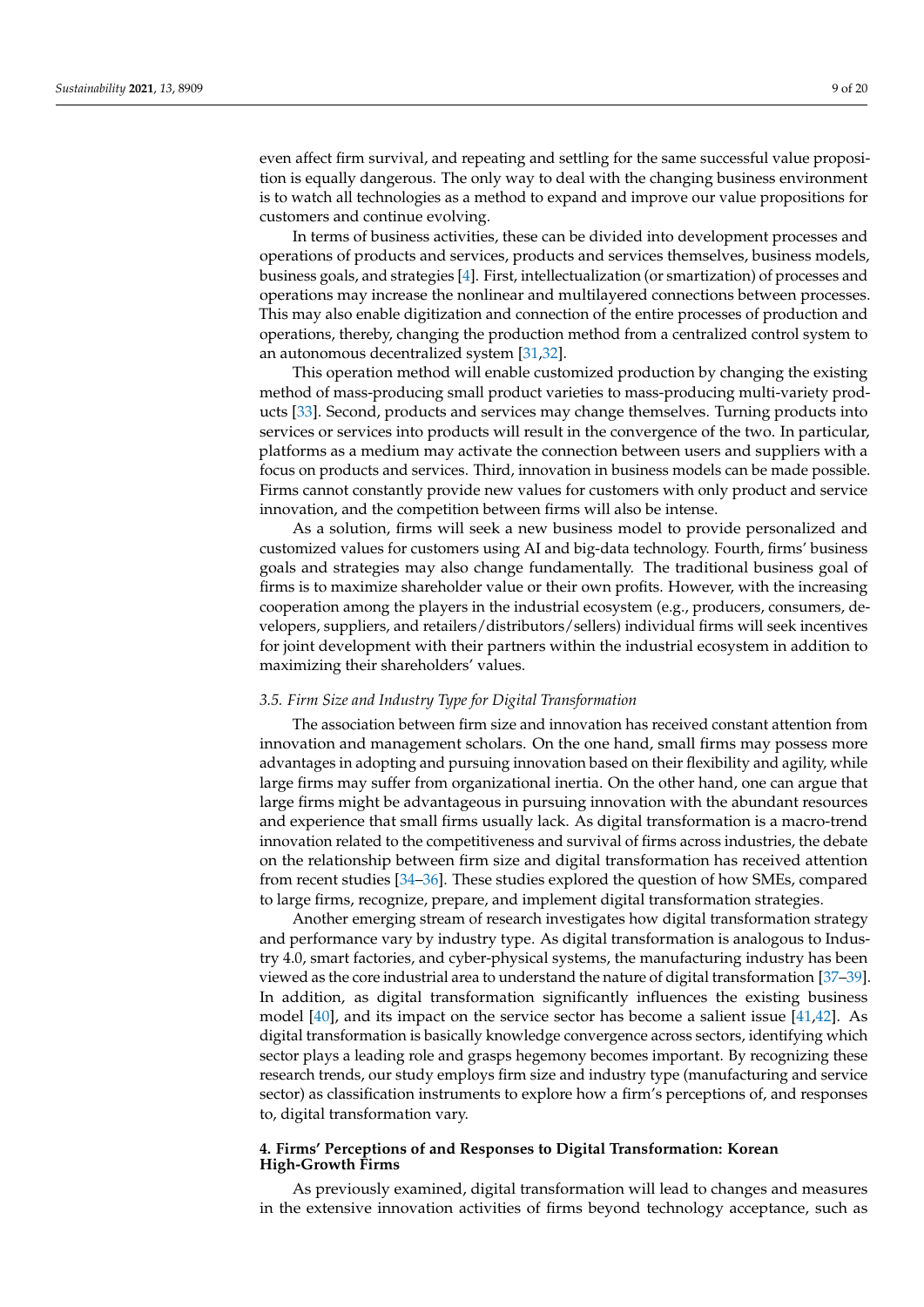operations and processes, products and services, business models, and goals. Therefore, as shown in the Introduction, firms may have different perceptions and measures for digital transformation depending on their capabilities and preparations. The purpose of this section is to explore how firms perceive and respond to digital transformation depending on their size (large firms vs. SMEs) and industry type (manufacturing vs. non-manufacturing).

#### *4.1. Data Collection*

To investigate firms' perceptions of digital transformation and their practices, this study chose Korean firms as its sample data. Korea is one of the leading innovative digital economies worldwide. According to BloombergNEF [\[43\]](#page-19-3), Korea was ranked third in 2019 and first in 2020 in the national industrial digitalization ranking. This indicator is derived based on national strategies and policies, and, in particular, Korea was evaluated as putting digital transformation as one of its top national priorities through a national AI strategy and a new Korean deal recovery package.

Thus, Korea is an ideal research setting to examine the various perceptions and views held by high-growth firms regarding digital transformation. Particularly, this study focuses on high-growth firms in Korea. The concept of a high-growth firm (also known as a scaleup firm) is widely known and has been defined by Eurostat and the OECD as enterprises with at least ten employees and an average annual growth in employment or revenue exceeding 20% over three consecutive years.

From the Science and Technology Policy Institute (STEPI) database, we extracted a list of 3391 Korean high-growth firms with a 20% or more increase in sales in the last three years from 2016 to 2018. The survey was conducted for about six weeks between July and August 2020, and a final 439 valid responses were obtained. The data collected are comprised of large enterprises (9.83%) and SMEs (90.17%), in terms of company size, and manufacturing companies (53.64%) and non-manufacturing companies (46.36%) by industry classification. SME data followed the classification of Statistics Korea based on Korea's Framework Act on small and medium enterprises. According to this Act, SMEs are classified according to industry by differentiating their sales from about 35 million dollars or less to 130 million dollars or less. According to the Profit Corporation Statistics of Statistics Korea, as of 2018, SMEs accounted for 99% of all companies, and large enterprises, including mid-sized companies, accounted for about 1% [\[44\]](#page-19-4). The results of the survey include information on large enterprises (19.59%) and SMEs (80.41%) as well as the proportions of manufacturing companies (44.19%) and non-manufacturing companies (55.80%)

## *4.2. Analyses on Korean High-Growth Firms' Digital Transformation*

The collected data were analyzed with a focus on the following four matters: (1) importance of digital transformation and preparations, (2) expected change digital transformation would bring to the industry and main products, (3) capabilities necessary to prepare for digital transformation, and (4) anticipated performance improvement from digital transformation. Digital transformation is a macro-trend phenomenon that affects all industries and many firms, but individual firms may have different views depending on their characteristics or the industry to which they belong. Therefore, this study applies the classification method according to firm size and industrial characteristics for each of the aforementioned matters.

Table [5](#page-10-0) shows "How the firm perceives the importance of digital transformation and how it is prepared". Only 8% of all samples responded that they "recognized the importance and [were] well-prepared", whereas 66% responded that they "recognized the importance but [had] no concrete plan". Ninety-two percent were aware of the importance but lacked the effort to actually make a concrete plan.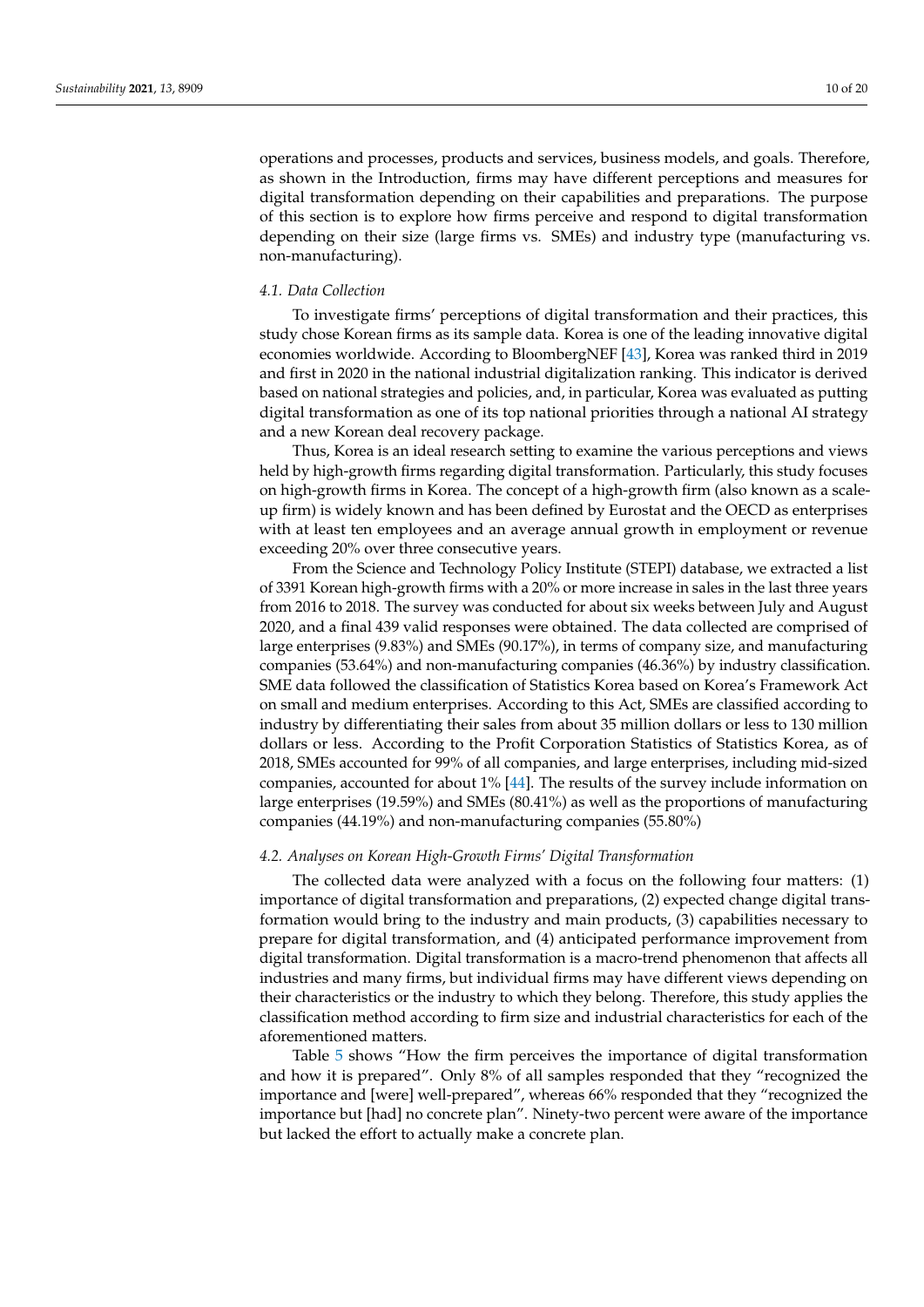<span id="page-10-0"></span>

| <b>Type</b>   | N   | Recognized the Importance<br>and Well-Prepared | Recognized the Importance<br>and Plan to Prepare | Recognized the Importance<br>but No Concrete Plan |
|---------------|-----|------------------------------------------------|--------------------------------------------------|---------------------------------------------------|
| <b>SMEs</b>   | 353 | $6\%$                                          | 24%                                              | 70%                                               |
| Large         | 86  | 15%                                            | 31%                                              | 54%                                               |
| MFG.          | 194 | 11%                                            | $32\%$                                           | 57%                                               |
| Non-MFG       | 245 | $5\%$                                          | 21%                                              | 74%                                               |
| SMEs MFG      | 160 | $9\%$                                          | 30%                                              | 61%                                               |
| Large MFG     | 34  | 21%                                            | 41%                                              | 38%                                               |
| SMEs non-MFG  | 193 | $3\%$                                          | 20%                                              | 77%                                               |
| Large non-MFG | 52  | 12%                                            | 25%                                              | 63%                                               |
| Total         | 439 | 8%                                             | 26%                                              | 66%                                               |

**Table 5.** Firms' preparation for digital transformation.

By firm size, large firms (15%) showed a response rate more than 2.5-times higher for "recognized the importance and well-prepared" than SMEs (6%), and the response rate for "recognized the importance but no concrete plan" was also significantly low (70% vs. 54%). By industry type, manufacturing firms (11%) showed a significantly higher rate than non-manufacturing firms (5%), and manufacturing firms also showed a significantly lower response rate for "recognized the importance but no concrete plan".

As a result of the four cross-type groups of firm size and industry type, 21% of large manufacturing firms recognized the importance and prepared properly, and 41% recognized the importance and planned to prepare, indicating that more than 60% were at least preparing. However, only 3% of non-manufacturing SMEs responded that they recognized the importance and had prepared properly, whereas over 77% said they had recognized the importance but had no concrete plan, thus, demonstrating a huge gap depending on firm size and industry type.

Table [6](#page-10-1) shows "the firm's expectation for change that digital transformation would bring to the industry and main products". Only 3% of all samples responded that they "expect[ed] a great change in both the industry and main products", whereas 75% responded that they "expect[ed] a small change in both the industry and main products". There was not much difference depending on firm size or industry type. However, among large firms, large manufacturing firms (67%) and large non-manufacturing firms (86%) showed a significant difference (20%) in the response that they "expect[ed] a small change in both the industry and main products".

**Table 6.** Firms' expectation for changes from digital transformation.

<span id="page-10-1"></span>

|                 |     |                     | <b>Stable Perspective</b> | <b>Dynamic Perspective</b> |                     |  |  |
|-----------------|-----|---------------------|---------------------------|----------------------------|---------------------|--|--|
| <b>Type</b>     | N   | Industry            | Industry                  | Industry                   | Industry            |  |  |
|                 |     | (Minor Change)      | (Minor Change)            | (Major Change)             | (Major Change)      |  |  |
|                 |     | <b>Main Product</b> | <b>Main Product</b>       | <b>Main Product</b>        | <b>Main Product</b> |  |  |
|                 |     | (Minor Change)      | (Major Change)            | (Minor Change)             | (Major Change)      |  |  |
| <b>SMEs</b>     | 353 | 73%                 | 8%                        | 15%                        | 3%                  |  |  |
| Large           | 86  | 79%                 | 9%                        | $7\%$                      | $5\%$               |  |  |
| <b>MFG</b>      | 194 | 70%                 | 9%                        | 17%                        | 4%                  |  |  |
| Non-MFG         | 245 | 78%                 | 9%                        | 10%                        | 3%                  |  |  |
| <b>SMEs MFG</b> | 160 | 70%                 | 8%                        | 18%                        | $4\%$               |  |  |
| Large MFG       | 34  | 67%                 | 12%                       | 15%                        | 6%                  |  |  |
| SMEs non-MFG    | 193 | 76%                 | 9%                        | 12%                        | 3%                  |  |  |
| Large non-MFG   | 52  | 86%                 | 8%                        | $2\%$                      | 4%                  |  |  |
| Total           | 439 | 75%                 | 9%                        | 13%                        | 3%                  |  |  |

Table [7](#page-11-0) shows the firms' views on "capabilities considered important in preparing for digital transformation" depending on the firm size. Overall, 50% of both SMEs and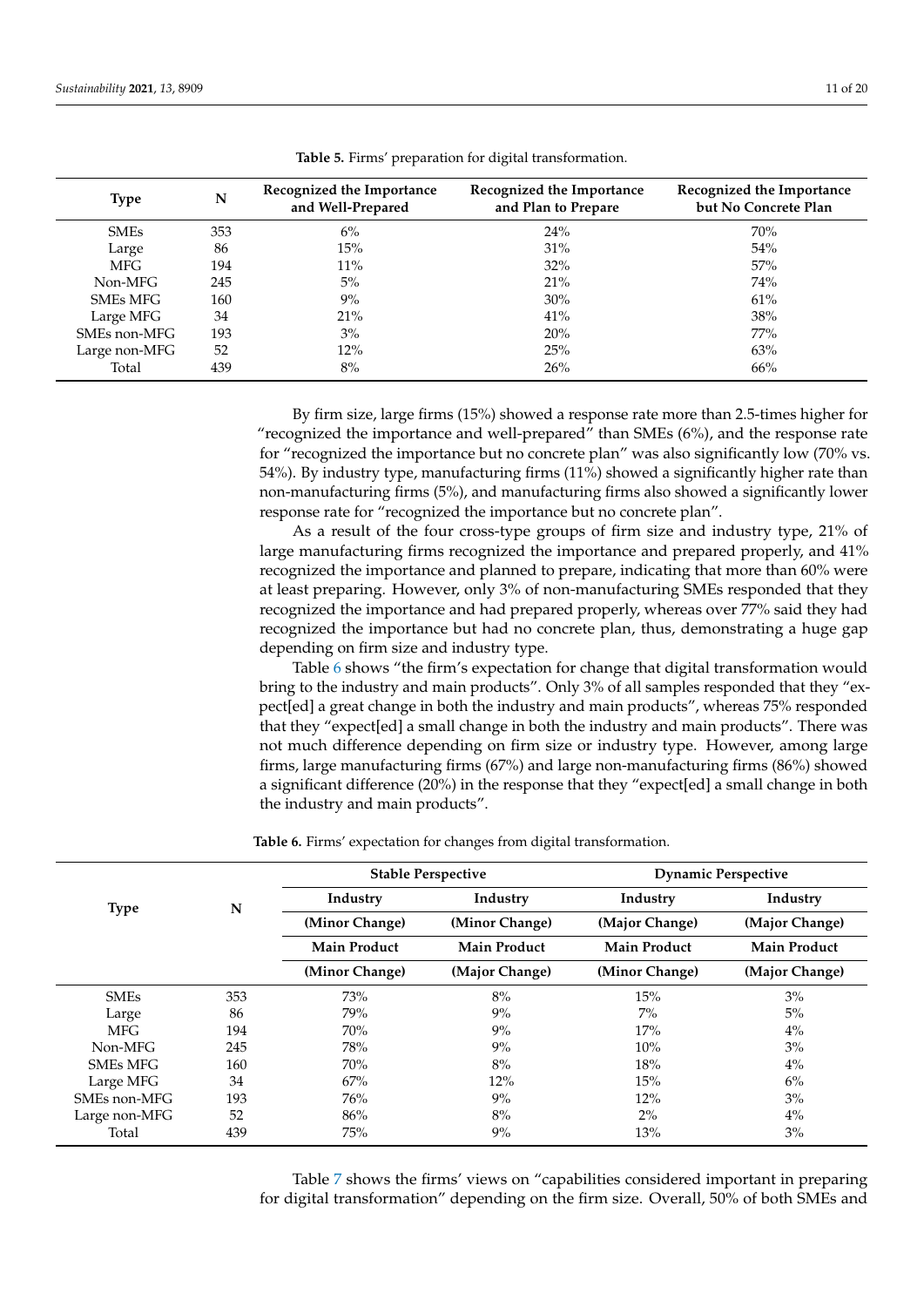large firms had "neutral" views. A noticeable difference is that, in all three capabilities, more than 50% of SMEs held neutral views and had three times more negative views than large firms. Large firms accounted for the highest ratio of neutral views (approximately 40%) but generally accounted for more than 50% of positive views and fewer than 10% of negative views, implying that they were generally aware of the importance or necessity of each capability.

<span id="page-11-0"></span>

|             |     |            |                           |                | <b>Business Capability</b> |             |                 |                 |
|-------------|-----|------------|---------------------------|----------------|----------------------------|-------------|-----------------|-----------------|
|             |     | Not at All | Not Much                  | <b>Neutral</b> | Somewhat                   | <b>Very</b> | <b>Negative</b> | <b>Positive</b> |
| <b>SMEs</b> | 353 | 7.6        | 10.5                      | 51.6           | 19.8                       | 10.5        | 18.1            | 30.3            |
| Large       | 86  | $1.2\%$    | 4.7                       | 43.0           | 34.9                       | 16.3        | 5.9             | 51.2            |
|             |     |            | <b>Digital Capability</b> |                |                            |             |                 |                 |
|             |     | Not at All | Not Much                  | <b>Neutral</b> | Somewhat                   | <b>Very</b> | <b>Negative</b> | Positive        |
| <b>SMEs</b> | 353 | 8.5        | 14.2                      | 50.1           | 17.8                       | 9.3         | 22.7            | 27.2            |
| Large       | 86  | 1.2        | 4.7                       | 44.2           | 37.2                       | 12.8        | 5.8             | 50.0            |
|             |     |            |                           |                | <b>Soft Capability</b>     |             |                 |                 |
|             |     | Not at All | Not Much                  | <b>Neutral</b> | Somewhat                   | <b>Very</b> | Negative        | Positive        |
| <b>SMEs</b> | 353 | 7.4        | 12.5                      | 51.8           | 18.1                       | 10.2        | 19.8            | 28.3            |
| Large       | 86  | 1.2        | 5.8                       | 43.0           | 32.6                       | 17.4        | 7.0             | 50.0            |

**Table 7.** Firms' capabilities for digital transformation by firm size.

Note: Business capability indicates a firm's ability for task management, process improvement, and data management; Digital capability indicates a firm's technological capability for programming, software development, and data analysis; and Soft capability indicates a firm's capability for problem-solving, collaboration, and creativity management.

> Table [8](#page-11-1) shows the firms' views on "capabilities considered important in preparing for digital transformation" depending on the industry type. Overall, 50% of both manufacturing and non-manufacturing firms had "neutral" views. Manufacturing firms showed an extremely low ratio of "not at all" among all capabilities (approximately 3%), but "not at all" accounted for nearly 10% of all capabilities among non-manufacturing firms. There was not much difference in positive views by industry type (somewhat higher among manufacturing firms), but non-manufacturing firms were 1.5-times more likely to hold negative views compared with manufacturing firms.

**Table 8.** Firms' capabilities for digital transformation by industry type.

<span id="page-11-1"></span>

| Industry    | N   |            |                           |                | <b>Business Capability</b> |             |                 |          |
|-------------|-----|------------|---------------------------|----------------|----------------------------|-------------|-----------------|----------|
| <b>Type</b> |     | Not at All | Not Much                  | <b>Neutral</b> | Somewhat                   | <b>Very</b> | <b>Negative</b> | Positive |
| <b>MFG</b>  | 194 | 3.1        | 9.3                       | 51.0           | 23.2                       | 13.4        | 12.4            | 36.6     |
| Non-MFG     | 245 | 9.0        | 9.4                       | 49.0           | 22.4                       | 10.2        | 18.4            | 32.7     |
|             |     |            | <b>Digital Capability</b> |                |                            |             |                 |          |
|             |     | Not at All | Not Much                  | <b>Neutral</b> | Somewhat                   | <b>Very</b> | <b>Negative</b> | Positive |
| <b>MFG</b>  | 194 | 3.6        | 10.8                      | 52.6           | 21.6                       | 11.3        | 14.4            | 33.0     |
| Non-MFG     | 245 | 9.8        | 13.5                      | 46.1           | 21.6                       | 9.0         | 23.3            | 30.6     |
|             |     |            |                           |                | <b>Soft Capability</b>     |             |                 |          |
|             |     | Not at All | Not Much                  | Neutral        | Somewhat                   | <b>Very</b> | Negative        | Positive |
| <b>MFG</b>  | 194 | 2.6        | 10.8                      | 53.6           | 19.1                       | 13.9        | 13.4            | 33.0     |
| Non-MFG     | 245 | 9.0        | 11.4                      | 47.3           | 22.4                       | 9.8         | 20.4            | 32.2     |

Table [9](#page-12-0) shows cross-type groups' views on "capabilities considered important in preparing for digital transformation" depending on the firm size and industry type. Interestingly, there was a consistent pattern of ranking by capability in positive views (large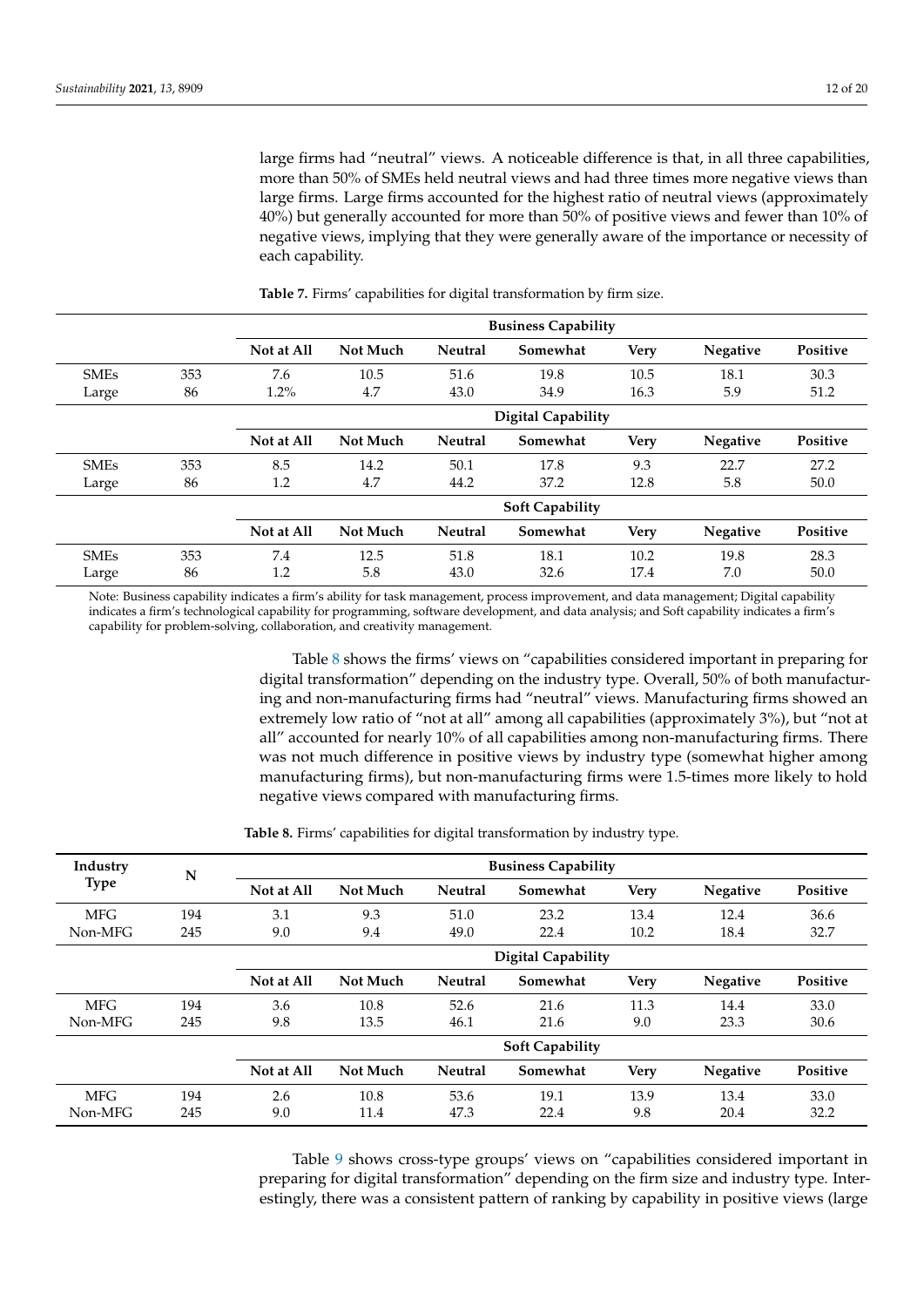MFG firms > large non-MFG firms > MFG SMEs > non-MFG SMEs). This implies that firm size serves as a more important factor than industry type for capabilities that are important in digital transformation. Within the same size, manufacturing firms showed more positive views compared with non-manufacturing firms.

<span id="page-12-0"></span>

| <b>Type</b>     | N   | <b>Business Capability</b> |                 |                |                           |             |                 |          |
|-----------------|-----|----------------------------|-----------------|----------------|---------------------------|-------------|-----------------|----------|
|                 |     | Not at All                 | Not Much        | <b>Neutral</b> | Somewhat                  | <b>Very</b> | <b>Negative</b> | Positive |
| <b>SMEs MFG</b> | 160 | 3.1                        | 10.6            | 54.4           | 18.1                      | 13.8        | 13.8            | 31.9     |
| Large MFG       | 34  | 2.9                        | 2.9             | 35.3           | 47.1                      | 11.8        | 5.9             | 58.8     |
| SMEs non-MFG    | 193 | 11.4                       | 10.4            | 49.2           | 21.2                      | 7.8         | 21.8            | 29.0     |
| Large non-MFG   | 52  | 0.0                        | 5.8             | 48.1           | 26.9                      | 19.2        | 5.8             | 46.2     |
|                 |     |                            |                 |                | <b>Digital Capability</b> |             |                 |          |
|                 |     | Not at All                 | <b>Not Much</b> | <b>Neutral</b> | Somewhat                  | <b>Very</b> | <b>Negative</b> | Positive |
| <b>SMEs MFG</b> | 160 | 3.8                        | 13.1            | 54.4           | 16.9                      | 11.9        | 16.9            | 28.8     |
| Large MFG       | 34  | 2.9                        | 0.0             | 44.1           | 44.1                      | 8.8         | 2.9             | 52.9     |
| SMEs non-MFG    | 193 | 12.4                       | 15.0            | 46.6           | 18.7                      | 7.3         | 27.5            | 25.9     |
| Large non-MFG   | 52  | 0.0                        | 7.7             | 44.2           | 32.7                      | 15.4        | 7.7             | 48.1     |
|                 |     |                            |                 |                | <b>Soft Capability</b>    |             |                 |          |
|                 |     | Not at All                 | Not Much        | <b>Neutral</b> | Somewhat                  | <b>Very</b> | <b>Negative</b> | Positive |
| <b>SMEs MFG</b> | 160 | 2.5                        | 12.5            | 56.3           | 15.6                      | 13.1        | 15.0            | 28.8     |
| Large MFG       | 34  | 2.9                        | 2.9             | 41.2           | 35.3                      | 17.6        | 5.9             | 52.9     |
| SMEs non-MFG    | 193 | 11.4                       | 12.4            | 48.2           | 20.2                      | 7.8         | 23.8            | 28.0     |
| Large non-MFG   | 52  | 0.0                        | 7.7             | 44.2           | 30.8                      | 17.3        | 7.7             | 48.1     |

**Table 9.** Firms' capabilities for digital transformation by industry type and firm size.

Large manufacturing firms showed a 0% response rate for "not at all," expressing the need for all capabilities to a certain extent and also showed the lowest response rate for negative views. However, non-manufacturing SMEs showed a significantly high response rate in each capability for negative views, including "not at all." The interesting fact is that manufacturing SMEs, which tend to have a moderate character, showed a response rate of over 50% for "neutral" in all capabilities, taking a wait-and-see attitude.

Table [10](#page-13-0) shows the firms' views on the "anticipated performance improvement from digital transformation" depending on the firm size. Overall, nearly 60% of the large firms took a "neutral" stance. In all aspects of anticipated performance, SMEs showed twice as many negative views as large firms, while the large firms showed twice as many positive views as SMEs, which proves the huge gap between the two groups. From a different perspective, the large firms tended to be extremely cautious, showing a combination and coexistence of negative and positive views, whereas, for SMEs, the difference between negative and positive views ranged from a factor of five to a factor of eight.

Table [11](#page-13-1) shows the firms' views on the "anticipated performance improvement from digital transformation" depending on the industry type. Overall, nearly 40% of both manufacturing and non-manufacturing firms took a "neutral" stance. Both manufacturing and non-manufacturing firms showed much more negative views than positive views in terms of anticipated performance; however, manufacturing firms showed a smaller difference compared with non-manufacturing firms.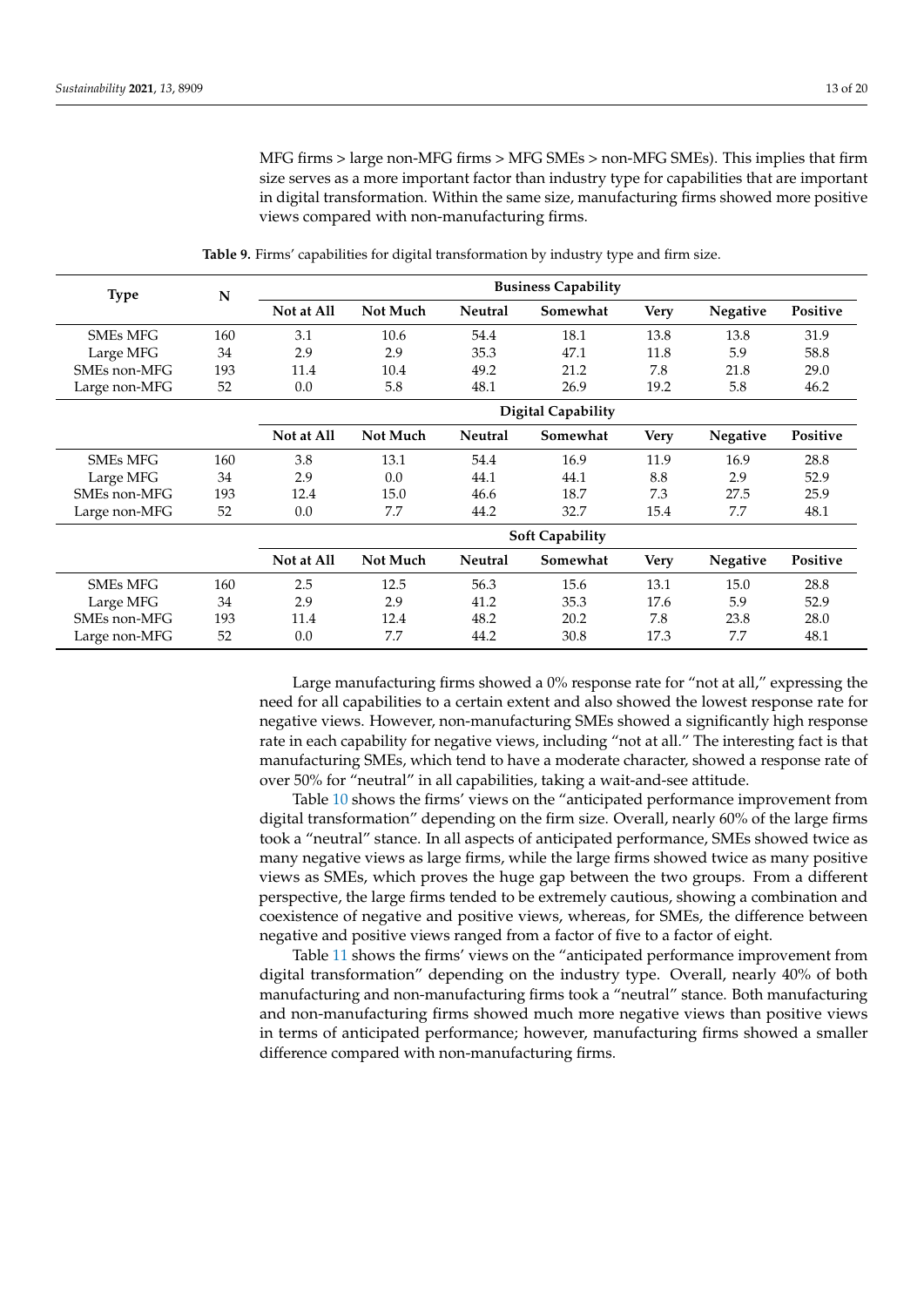<span id="page-13-0"></span>

| <b>Firm Size</b> | N   |            |                                | <b>Profitability Growth</b> |                 |             |                 |          |
|------------------|-----|------------|--------------------------------|-----------------------------|-----------------|-------------|-----------------|----------|
|                  |     | Not at All | Not Much                       | <b>Neutral</b>              | Somewhat        | <b>Very</b> | Negative        | Positive |
| <b>SMEs</b>      | 353 | 30.3       | 23.8                           | 35.7                        | 8.2             | 2.0         | 54.1            | 10.2     |
| Large            | 86  | 4.7        | 19.8                           | 54.7                        | 15.1            | 5.8         | 24.4            | 20.9     |
|                  |     |            | <b>New Product Development</b> |                             |                 |             |                 |          |
|                  |     | Not at All | Not Much                       | <b>Neutral</b>              | Somewhat        | <b>Very</b> | Negative        | Positive |
| <b>SMEs</b>      | 353 | 32.0       | 23.8                           | 36.5                        | 5.9             | 1.7         | 55.8            | 7.6      |
| Large            | 86  | 5.8        | 19.8                           | 59.3                        | 12.8            | 2.3         | 25.6            | 15.1     |
|                  |     |            |                                |                             | New Partnership |             |                 |          |
|                  |     | Not at All | Not Much                       | <b>Neutral</b>              | Somewhat        | <b>Very</b> | <b>Negative</b> | Positive |
| <b>SMEs</b>      | 353 | 31.4       | 24.6                           | 37.1                        | 5.4             | 1.4         | 56.1            | 6.8      |
| Large            | 86  | 5.8        | 20.9                           | 55.8                        | 15.1            | 2.3         | 26.7            | 17.4     |

**Table 10.** Digital transformation and firm performance by firm size.

**Table 11.** Digital transformation and firm performance by industry type.

<span id="page-13-1"></span>

| Industry    | N   |            |                                |                | <b>Profitability Growth</b> |             |                 |          |
|-------------|-----|------------|--------------------------------|----------------|-----------------------------|-------------|-----------------|----------|
| <b>Type</b> |     | Not at All | Not Much                       | <b>Neutral</b> | Somewhat                    | <b>Very</b> | <b>Negative</b> | Positive |
| <b>MFG</b>  | 194 | 21.6       | 24.2                           | 38.7           | 12.9                        | 2.6         | 45.9            | 15.5     |
| Non-MFG     | 245 | 28.2       | 22.0                           | 40.0           | 6.9                         | 2.9         | 50.2            | 9.8      |
|             |     |            | <b>New Product Development</b> |                |                             |             |                 |          |
|             |     | Not at All | Not Much                       | <b>Neutral</b> | Somewhat                    | <b>Very</b> | <b>Negative</b> | Positive |
| <b>MFG</b>  | 194 | 22.2       | 23.7                           | 41.8           | 10.3                        | 2.1         | 45.9            | 12.4     |
| Non-MFG     | 245 | 30.6       | 22.4                           | 40.4           | 4.9                         | 1.6         | 53.1            | 6.5      |
|             |     |            |                                |                | New Partnership             |             |                 |          |
|             |     | Not at All | Not Much                       | <b>Neutral</b> | Somewhat                    | <b>Very</b> | <b>Negative</b> | Positive |
| <b>MFG</b>  | 194 | 22.7       | 24.7                           | 40.2           | 10.8                        | 1.5         | 47.4            | 12.4     |
| Non-MFG     | 245 | 29.4       | 23.3                           | 41.2           | 4.5                         | 1.6         | 52.7            | 6.1      |

Table [12](#page-14-1) shows cross-type groups' views on the "anticipated performance improvement from digital transformation" depending on the firm size and industry type. Interestingly, there was a consistent pattern of ranking by capability in positive views (large MFG firms > large non-MFG firms > MFG SMEs > non-MFG SMEs). This implies that, like the important capabilities for digital transformation that were previously analyzed, firm size served as a more important factor than industry type in anticipated performance improvement from digital transformation as well.

**Table 12.** Digital transformation and firm performance by industry size and firm size.

| <b>Type</b>     | N   | <b>Profitability Growth</b>    |          |                |          |             |                 |          |  |  |
|-----------------|-----|--------------------------------|----------|----------------|----------|-------------|-----------------|----------|--|--|
|                 |     | Not at All                     | Not Much | <b>Neutral</b> | Somewhat | <b>Very</b> | <b>Negative</b> | Positive |  |  |
| <b>SMEs MFG</b> | 160 | 25.6                           | 28.1     | 33.8           | 10.6     | 1.9         | 53.8            | 12.5     |  |  |
| Large MFG       | 34  | 2.9                            | 5.9      | 61.8           | 23.5     | 5.9         | 8.8             | 29.4     |  |  |
| SMEs non-MFG    | 193 | 34.2                           | 20.2     | 37.3           | 6.2      | 2.1         | 54.4            | 8.3      |  |  |
| Large non-MFG   | 52  | 5.8                            | 28.8     | 50.0           | 9.6      | 5.8         | 34.6            | 15.4     |  |  |
|                 |     | <b>New Product Development</b> |          |                |          |             |                 |          |  |  |
|                 |     | Not at All                     | Not Much | <b>Neutral</b> | Somewhat | <b>Very</b> | <b>Negative</b> | Positive |  |  |
| <b>SMEs MFG</b> | 160 | 26.3                           | 27.5     | 35.6           | 8.8      | 1.9         | 53.8            | 10.6     |  |  |
| Large MFG       | 34  | 2.9                            | 5.9      | 70.6           | 17.6     | 2.9         | 8.8             | 20.6     |  |  |
| SMEs non-MFG    | 193 | 36.8                           | 20.7     | 37.3           | 3.6      | 1.6         | 57.5            | 5.2      |  |  |
| Large non-MFG   | 52  | 7.7                            | 28.8     | 51.9           | 9.6      | 1.9         | 36.5            | 11.5     |  |  |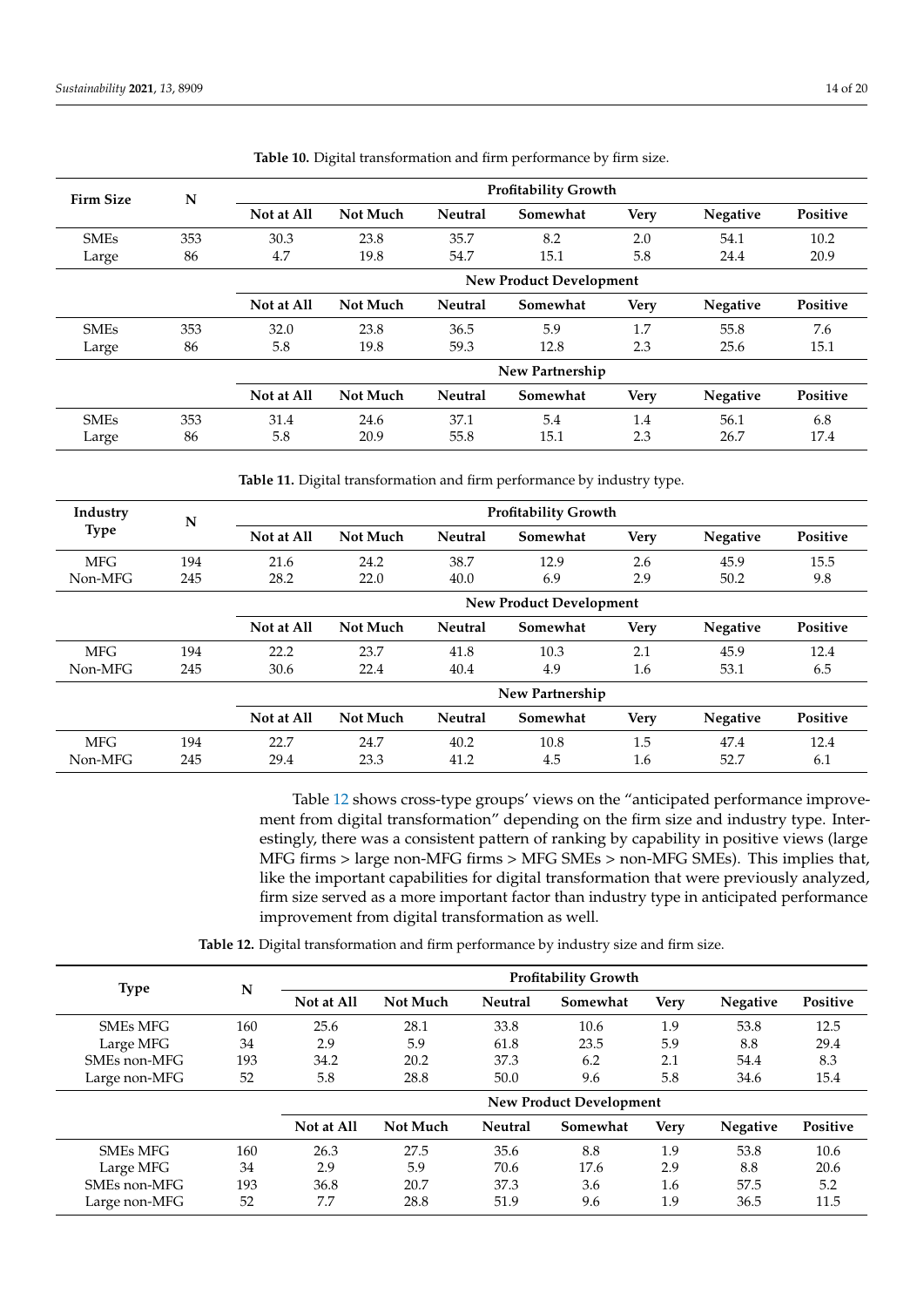<span id="page-14-1"></span>

| <b>Type</b>   | N   | New Partnership |          |                |          |             |                 |          |  |
|---------------|-----|-----------------|----------|----------------|----------|-------------|-----------------|----------|--|
|               |     | Not at All      | Not Much | <b>Neutral</b> | Somewhat | <b>Very</b> | <b>Negative</b> | Positive |  |
| SMEs MFG      | 160 | 26.3            | 28.8     | 35.6           | 8.1      | 1.3         | 55.0            | 9.4      |  |
| Large MFG     | 34  | 5.9             | 5.9      | 61.8           | 23.5     | 2.9         | 11.8            | 26.5     |  |
| SMEs non-MFG  | 193 | 35.8            | 21.2     | 38.3           | 3.1      | 1.6         | 57.0            | 4.7      |  |
| Large non-MFG | 52  | 5.8             | 30.8     | 51.9           | 9.6      | 1.9         | 36.5            | 11.5     |  |

**Table 12.** *Cont.*

This was also proved by the as much as five-to-six-fold difference in negative views between large manufacturing firms and manufacturing SMEs. This difference exceeded the difference in necessary capabilities (by two to three times), indicating that sensitivity of firm size served as a more apparent factor of differentiation in anticipated outcomes.

#### <span id="page-14-0"></span>**5. Discussion and Conclusion**

## *5.1. Theoretical Implications*

This study offers useful insights into (1) the meaning and characteristics of digital transformation, and (2) the digital divide between firms due to digital transformation. First, digital transformation is the product of constant technological innovations, not the emergence of wholly new technology, and firms must pursue their own transformation instead of merely introducing technologies. From the perspective of technological innovation, digital transformation is an incremental innovation process continued by digital technologies.

Digital technologies can be regarded as wholly new technologies that are different from analogue technologies, but digital transformation is a process that combines the digital technologies developed recently with long-existing analogue technologies. Therefore, it is necessary to take an approach in terms of technological convergence or systems instead of developing and adopting a single technology. ICTs are the technologies that form such convergence and systems, and combinations of these technologies can be used in changes in firms' operation and production processes, products and services, business models, visions, and main fields of business.

In other words, all innovation activities of firms are changed by connecting the physical environment and cyber environment. Therefore, firms must take measures in an entirely different direction than technology acceptance. Technological innovations of firms have maintained competitiveness and evolved through the process of developing, introducing, or imitating certain technologies in the same industry. However, digital transformation requires the capabilities for firms to set the goals in how they will change certain fields; understand technological convergence or systems; and plan, manage, and operate for implementation. These changes enable firms to promote competitiveness within the industry, expand into new fields, or change their main fields altogether and try something entirely new.

Therefore, for firms to actively survive in the environment, they must plan and apply digital transformation based on their understanding of the concept and prepare the organization and human resources to continuously operate and manage digital transformation. The public sector or the government must take preemptive measures or establish a system to quickly cope with each issue by responding to the convergence of multiple industries and changes in the value chain brought about by digital transformation, so that regulations among industries or different policies of firms do not serve as handicaps or entry barriers for firms in different fields.

Next, there were various implications regarding the digital divide between firms. Digital transformation requires firms to have capabilities in not only technological innovation but also planning, management, and operation, overall. Therefore, the divide in digital transformation is expected to grow extremely large due to the difference in capabilities. This can be easily predicted considering the characteristics of digital transformation as well.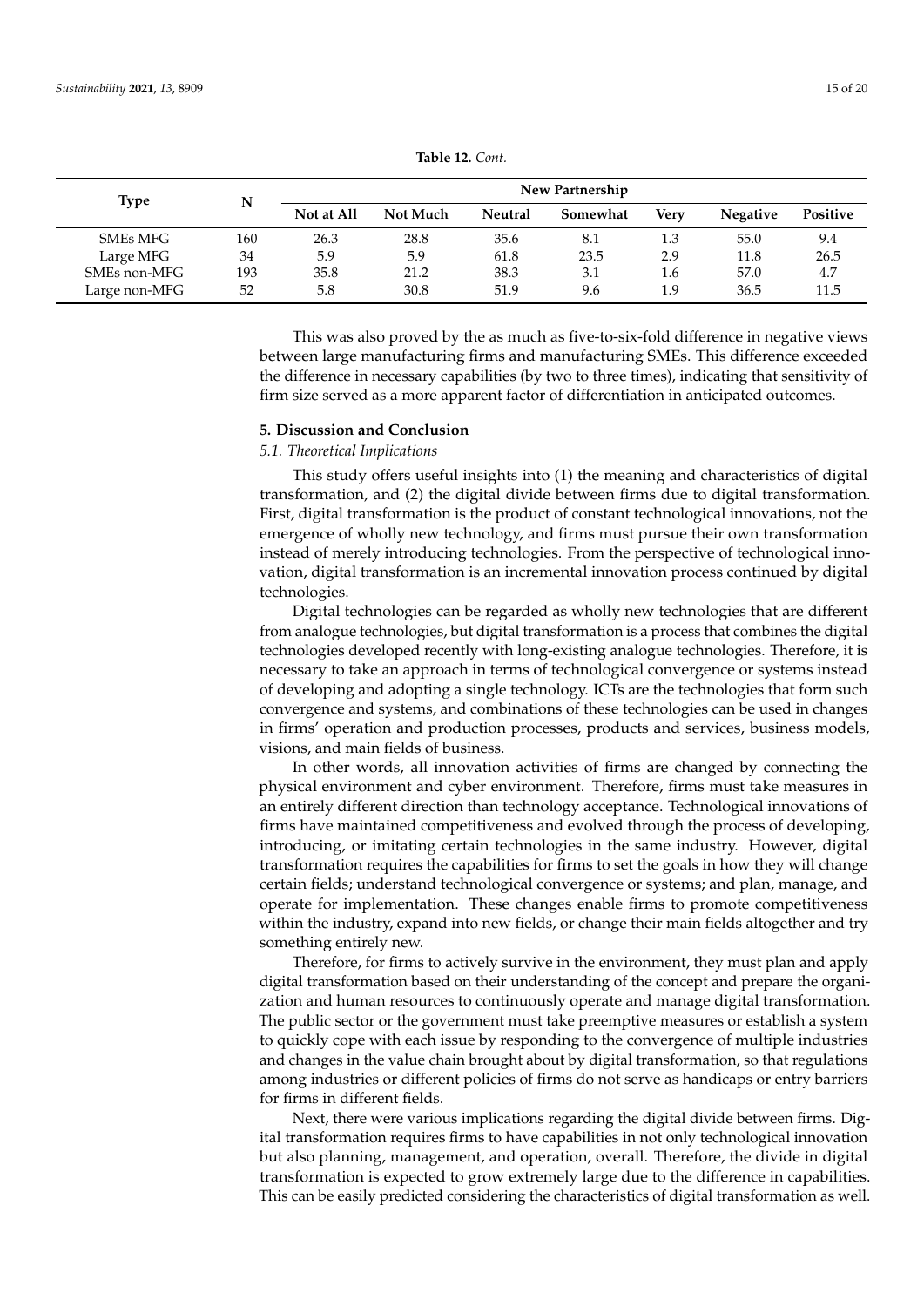When digitization first appeared in earlier content, there was a huge issue over the digital divide among people enjoying content.

This divide is fully applied even to firms that are the main agents of digital transformation. Moreover, the core technology of digital transformation is mostly ICT, and the ICT industry is a typical field where the winner takes all. Thus, the digital divide between firms can be predicted by technological characteristics, and this divide could be identified in this study from three perspectives, namely, "perception and response" to crises, "capability", and "performance".

First, in the perception of and response to (or preparation for) digital transformation, there was a gap at least twice as large between large firms (15%) and SMEs (6%) and between non-manufacturing firms (11%) and non-manufacturing firms (5%) (see Table [5\)](#page-10-0). This demonstrates that the divide between firms can turn out to be huge depending on both firm size and industry type. Moreover, there was an interesting result in terms of how changes in products and the industry overall were perceived due to the response.

Many previous studies expected digital transformation to bring large changes, but surprisingly, only 16% of firms expected digital transformation to bring a great change to the industry to which they belonged, and even manufacturing SMEs that showed the highest ratio accounted for 22%. This was applied to their main product as well. Only 12% of firms expected digital transformation to bring a great change to their current main product in the groups, and even large manufacturing firms that showed the highest ratio accounted for 22%.

It was an unexpected result that even the group that was best prepared for digital transformation showed about a 20% response rate for the possibility of change in their main product and industry. Moreover, large non-manufacturing firms responded that there was the lowest possibility of change in their main product and industry. This result shows that, even if firms undergo digital transformation, they can accumulate small, consecutive changes rather than making an instant transformation in the form of a huge jump. In other words, digital transformation is not a one-time technology introduction or system transformation but a steady change, and firms require the capabilities to continue operating like this.

Second, in the important capabilities for digital transformation (business, digital, and soft capabilities), there was a difference in terms of size rather than industry type. As seen in Tables [7](#page-11-0)[–9,](#page-12-0) all groups showed the highest ratio of neutrality in their capabilities for digital transformation. This indicates that firms in the actual scenes of management have not yet established the capabilities for digital transformation in general. However, by firm size, more than half of the large firms agreed that each capability was necessary and important, which is about twice the ratio for the SMEs.

Considering that there was not much difference between manufacturing firms (34%) and non-manufacturing firms (32%) in their responses regarding the importance of each capability, firm size appeared to affect how they perceived the capabilities necessary for digital transformation. Unlike the previous focus of technological innovations on the development of certain industries, the key to digital transformation is to create a new field of business by combining the technological or business model characteristics of industries that have developed individually. This process is naturally accompanied by great efforts and high risks, implying that large firms, which have a broad perspective that encompasses multiple industries and the resources to pursue convergence, can start from a more advantageous position.

This provides significant implications for business strategies and innovation. Since Schumpeter [\[45\]](#page-19-5), many researchers have been interested in firm size and the possibility of innovation. There were many views to the effect that small firms are more advantageous in innovation with quick execution and flexibility; however, macro-level revolutions based on convergence, like digital transformation, can be applied with more benefit to large firms. It is important for firms to develop their own capabilities, but some policy efforts must also be made to reduce the digital divide due to firm size.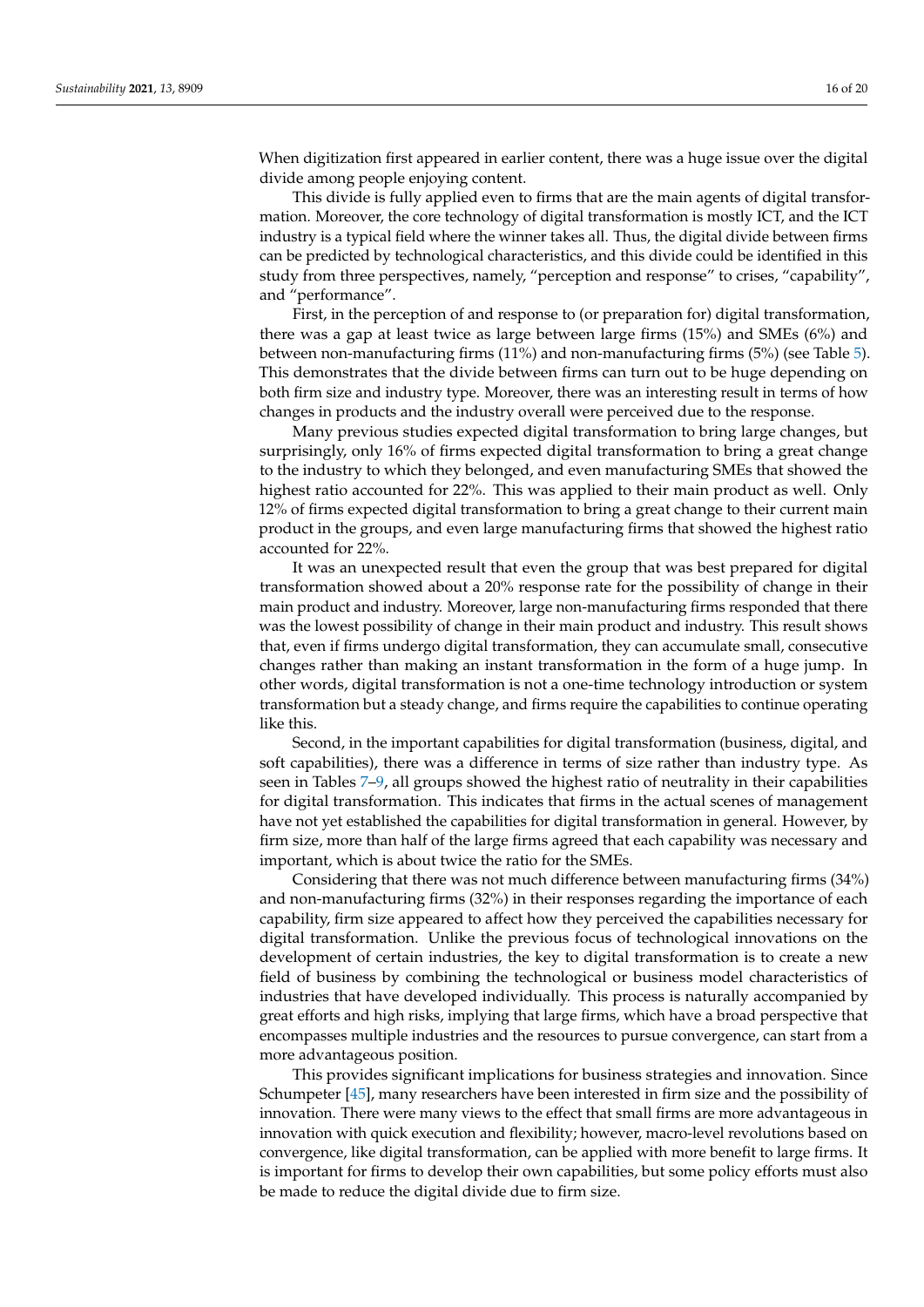Many SMEs generally are not set up to handle digital transformation and cannot obtain relevant information or education. In particular, they lack the human resources to perform this role, which makes it impossible to take any measures at all. Therefore, it is necessary to create an environment in which SMEs can also engage with digital transformation and develop their own capabilities to use it by nurturing human resources for planning and operating digital transformation and establishing various training programs.

Third, in terms of anticipated performance, there was a difference by industry type and firm size. Large firms showed rates that were more than twice as high or low rates in both positive and negative responses than SMEs, indicating that they were more concrete and certain about the anticipated performance. However, unlike the important capabilities that were previously discussed, nearly 60% of large firms held neutral views. In other words, large firms showed strength in perceiving and preparing the capabilities necessary for digital transformation based on their resources and capabilities, but considering various technological factors and complicated business ecosystems, they were more cautious about anticipated performance compared with SMEs.

By industry type, the ratio of neutral views in both manufacturing and non-manufacturing firms was consistent at about 40%, whereas the ratio of positive views was twice as high in manufacturing as in non-manufacturing groups. This shows that manufacturing firms were considering digital transformation as a more positive opportunity. The difference among firms regarding important capabilities and anticipated performance is likely to bring many difficulties in establishing strategies for M&As or strategic alliances.

In terms of cooperation among firms, complementarities of capabilities and consistent goals are the most important. The difference in capabilities and anticipated performance by firm size or industry type is likely to serve as an obstacle to successful digital transformation as convergence-based innovation, which is why those responsible for digital transformation in each firm must further strengthen the process of due diligence.

Preparing for and adapting to change is essential for a firm's sustainable growth and survival. Unlike technological innovations of the past, contemporary digital transformation is a great change that affects industries and societies overall, thus, increasing the gap between firms that are taking advantage of it and firms that are not. Various discussions have been held about the universal characteristics of digital transformation and its impact on industries/firms or social actors.

However, the literature has not fully investigated how firms perceive and view digital transformation from their perspective. According to the analysis of this study, even high-growth firms with relatively remarkable capabilities are mostly unprepared for digital transformation, which is a meaningful result. Despite the high interest in digital transformation, all kinds of controversies over digital transformation remain as well as different perspectives in the actual scenes of management. This study is intended to fill this gap through exploratory research and to provide significant implications.

#### *5.2. Managerial Implications*

The most important key message delivered by this study is that digital transformation is the process that connects the analogue (or physical) and digital (or virtual) worlds, through which firms face changes in all innovation activities. There is a gap between firms depending on their individual characteristics in terms of how they perceive digital transformation and their views on the necessary capabilities and anticipated performance, and this gap may have a significant impact on firms' digital transformation strategies and on the government's digital transformation policies in the future. Therefore, firms must enhance their competencies on their own so that their size and industry type do not serve as handicaps, and the government must develop and apply policies that are suitable for each industry type and size to achieve the overall sustainability of firms.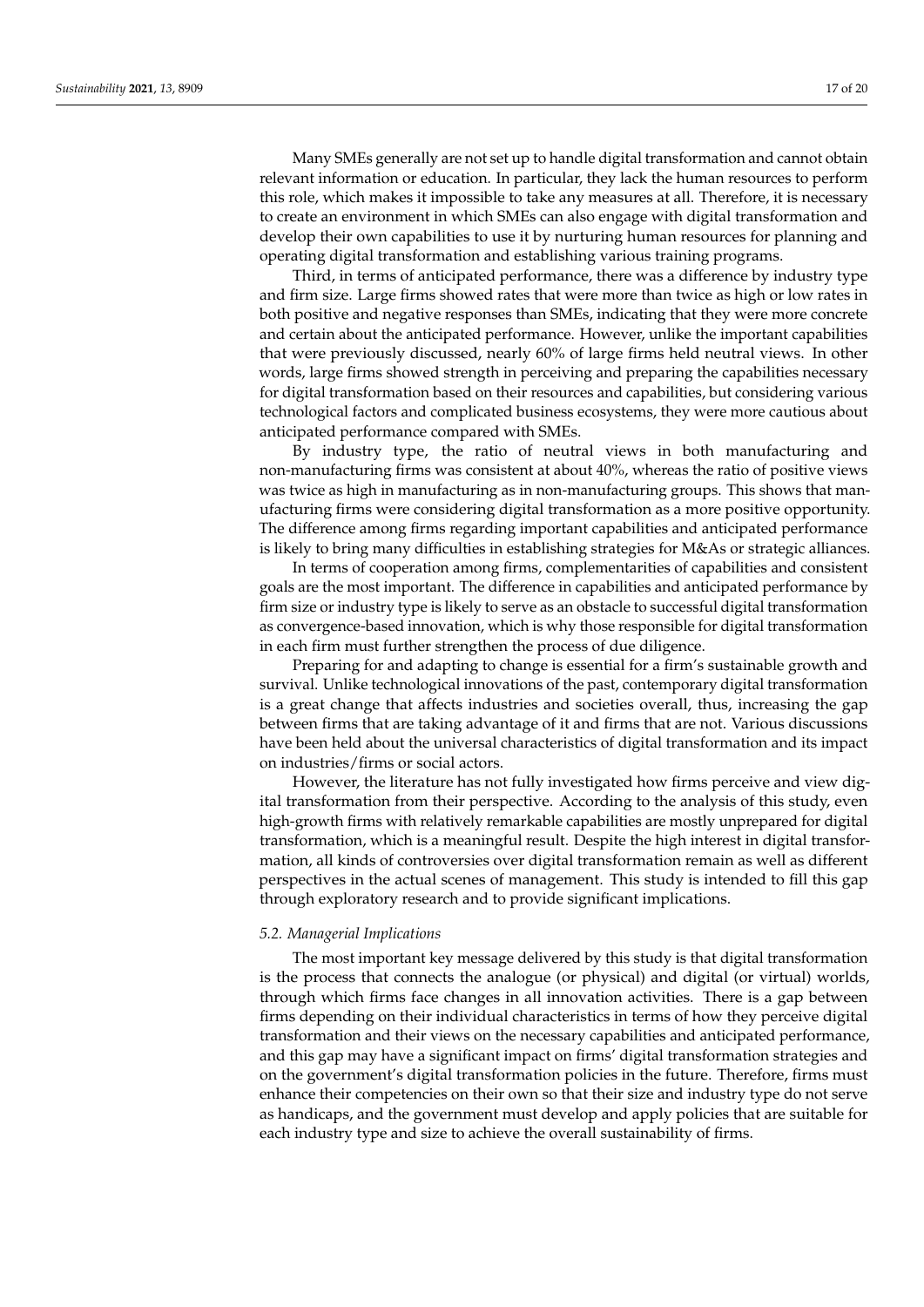## *5.3. Suggestions for Future Research*

Follow-up studies must be conducted to further develop the results explored in this study. We recommend future researchers take an end-to-end perspective on innovation to investigate the characteristics and potential risks of digital transformation from upstream R&D activities to commercial value creation. In terms of how companies (including high-tech firms in this study) respond to digital transformation, their capabilities for digital transformation and sustainability performance may vary depending on the firm size, industry type, and country origin. Thus, future researchers need to empirically investigate various types of firms' digital transformation behaviors in different industrial and institutional settings.

Another possible avenue of research is to employ different industry classifications. For instance, high-tech industries can be classified into complex product-based industries where a product consists of considerable fragmented knowledge (e.g., electronic products) or be categorized as a discrete product-based industry where a product is built upon less distinct knowledge (e.g., drugs). Distinctions between these two types of industries require different innovation strategies and capabilities for firms in preparation for digital transformation.

Lastly, researchers can also investigate the relationship between the type of capability a firm focuses on and the performance type of digital transformation. For example, it is plausible that a firm with a strong business capability (one of the capabilities to prepare digital transformation in our analysis) will achieve greater profitability growth compared to other types of performance, such as new product development.

**Author Contributions:** Conceptualization, S.K. and B.C.; Data curation, S.K.; Investigation, B.C. and Y.K.L.; Methodology, S.K.; Writing—original draft, S.K. and B.C.; Writing—review & editing, Y.K.L. All authors have read and agreed to the published version of the manuscript.

**Funding:** This work was supported by the Hankuk University of Foreign Studies Research Fund.

**Institutional Review Board Statement:** Not applicable.

**Informed Consent Statement:** Not applicable.

**Data Availability Statement:** Not applicable.

**Conflicts of Interest:** The authors declare no conflict of interest.

#### **References**

- <span id="page-17-0"></span>1. Google Trends. Digital Transformation Keyword Search. Available online: <https://trends.google.co.kr/trends/> (accessed on 20 May 2021).
- <span id="page-17-1"></span>2. Reis, J.; Amorim, M.; Melão, N.; Matos, P. Digital Transformation: A Literature Review and Guidelines for Future Research. In *Trends and Advances in Information Systems and TechnologiesCIST'18*; Rocha, Á., Adeli, H., Reis, L.P., Costanzo, S., Eds.; Springer: Cham, Switzerland, 2018; Volume 745, pp. 411–421. [\[CrossRef\]](http://doi.org/10.1007/978-3-319-77703-0_41)
- <span id="page-17-2"></span>3. Obrenovic, B.; Du, J.; Godinic, D.; Tsoy, D.; Khan, M.A.S.; Jakhongirov, I. Sustaining Enterprise Operations and Productivity during the COVID-19 Pandemic: "Enterprise Effectiveness and Sustainability Model". *Sustainability* **2020**, *12*, 5981. [\[CrossRef\]](http://doi.org/10.3390/su12155981)
- <span id="page-17-3"></span>4. Grebe, M.; Rüßmann, M.; Leyh, M.; Franke, M.R. *Digital Maturity Is Paying Off*; Boston Consulting Group: Boston, MA, USA, 2018.
- <span id="page-17-4"></span>5. Kim, S.; Sung, J.; Kim, S.; Oh, S.; Kim, Y.; Jeon, J.; Kim, J.; Jung, M.; Jung, H.; Hong, J.; et al. *The Role and Contribution of Leading Innovation Actors in the Regional Innovation Ecosystem in the Era of Transition; Science and Technology Policy Institute: Sejong, Korea,* 2020. (In Korean)
- <span id="page-17-5"></span>6. Industrie 4.0 Working Group. Securing the Future of German Manufacturing Industry: Recommendations for Implementing the Strategic Initiative. Available online: [https://www.din.de/blob/76902/e8cac883f42bf28536e7e8165993f1fd/recommendations](https://www.din.de/blob/76902/e8cac883f42bf28536e7e8165993f1fd/recommendations-for-implementing-industry-4-0-data.pdf)[for-implementing-industry-4-0-data.pdf](https://www.din.de/blob/76902/e8cac883f42bf28536e7e8165993f1fd/recommendations-for-implementing-industry-4-0-data.pdf) (accessed on 10 May 2021).
- <span id="page-17-6"></span>7. Deloitte. Industry 4.0: Challenges and Solutions for the Digital Transformation and Use of Exponential Technologies. Available online: [https://www2.deloitte.com/content/dam/Deloitte/ch/Documents/manufacturing/ch-en-manufacturing-industry-](https://www2.deloitte.com/content/dam/Deloitte/ch/Documents/manufacturing/ch-en-manufacturing-industry-4-0-24102014.pdf)[4-0-24102014.pdf](https://www2.deloitte.com/content/dam/Deloitte/ch/Documents/manufacturing/ch-en-manufacturing-industry-4-0-24102014.pdf) (accessed on 10 May 2021).
- <span id="page-17-7"></span>8. Kim, D. *A Proper Understanding of the Fourth Industrial Revolution: Examining Zoom-out of Future Technologies, Economy, and Social Changes*; Purple Publishing: Seoul, Korea, 2019. (In Korean)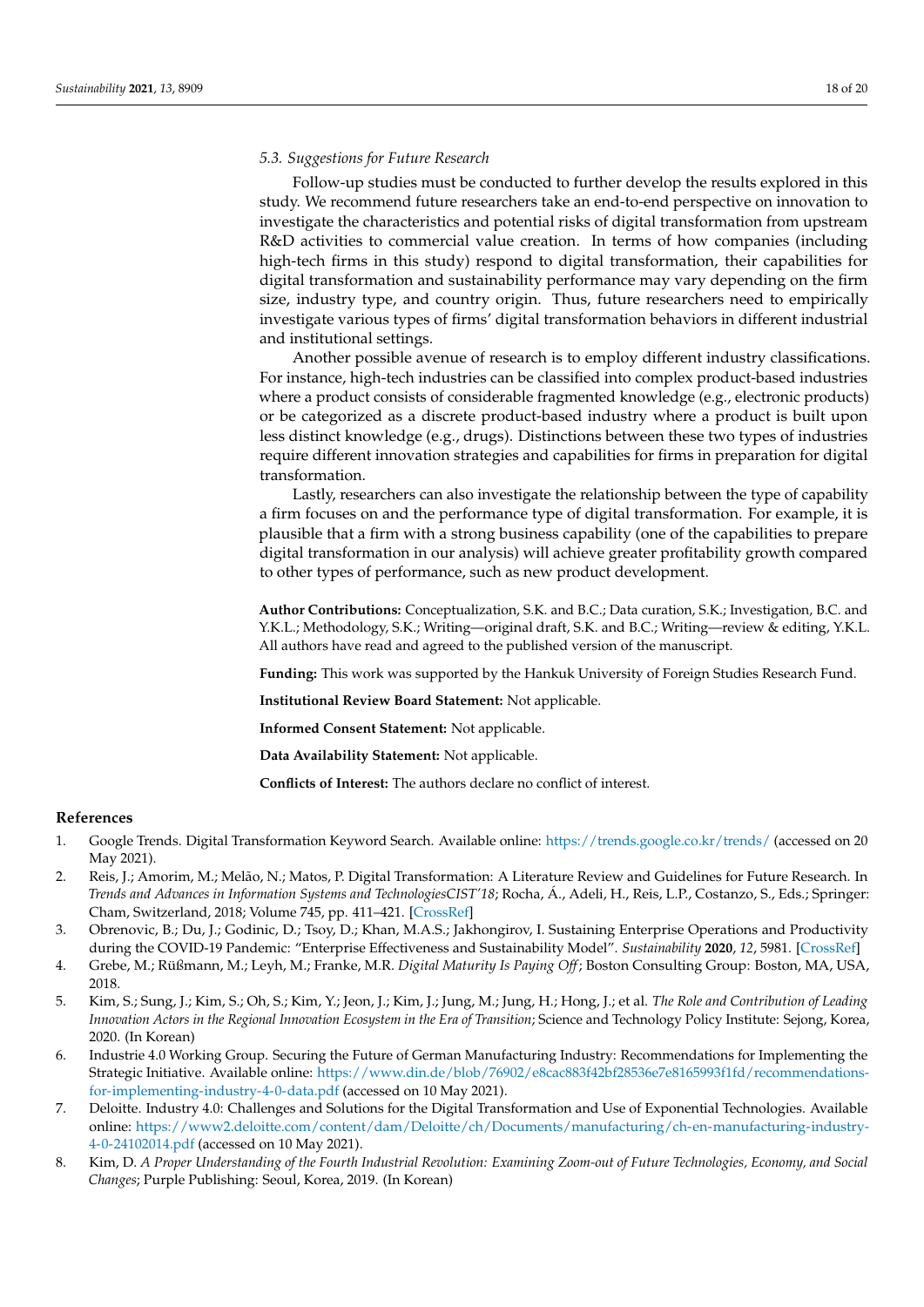- <span id="page-18-0"></span>9. Yoon, K. A Critical Review of the Fourth Industrial Revolution and the Need for Change in Discussion. *J. Futures Stud.* **2016**, *1*, 29–54.
- 10. Ustundag, A.; Cevikcan, E. *Industry 4.0: Managing the Digital Transformation*; Springer International Publishing: Cham, Switzerland, 2018. [\[CrossRef\]](http://doi.org/10.1007/978-3-319-57870-5)
- 11. Rigby, J. Digital Transformation: The Fourth Industrial Revolution. 2018. Available online: [https://allonline365.com/digital](https://allonline365.com/digital-transformation-fourth-industrial-revolution/)[transformation-fourth-industrial-revolution/](https://allonline365.com/digital-transformation-fourth-industrial-revolution/) (accessed on 10 May 2021).
- <span id="page-18-1"></span>12. Korea Development Institute. *The Economic and Social Context of the Fourth Industrial Revolution: Global and Korea Perspectives*; Korea Development Institute: Sejong, Korea, 2019. (In Korean)
- <span id="page-18-2"></span>13. Kim, S.; Lee, J.; Kim, M.; Kim, D. *Innovation Ecosystem of Personal Mobility in Korea: Characteristics and Policy Implications*; Science and Technology Policy Institute: Sejong, Korea, 2018. (In Korean)
- <span id="page-18-3"></span>14. Stolterman, E.; Fors, A.C. Information Systems Research: Relevant Theory and Informed Practice. In *Information Technology and the Good Life*; Kluwer Academic Publishers: London, UK, 2004.
- <span id="page-18-4"></span>15. Martin, A. Digital Literacy and the "Digital Society". In *Digital Literacies: Concepts, Policies, and Practices*; Lankshear, C., Knobel, M., Eds.; Peter Lang Publishing: New York, NY, USA, 2008.
- <span id="page-18-5"></span>16. IBM. *Digital Transformation*; IBM Institute for Business Value: Armonk, NY, USA, 2011.
- <span id="page-18-6"></span>17. Solis, B. *The Six Stages of Digital Transformation Maturity*; Altimeter Group: San Francisco, CA, USA, 2017.
- <span id="page-18-7"></span>18. Ismail, M.H.; Khater, M.; Zaki, M. Digital Business Transformation and Strategy: What Do We Know so Far? 2017. Available online: [https://cambridgeservicealliance.eng.cam.ac.uk/resources/Downloads/Monthly%20Papers/2017NovPaper\\_Mariam.](https://cambridgeservicealliance.eng.cam.ac.uk/resources/Downloads/Monthly%20Papers/2017NovPaper_Mariam.pdf) [pdf](https://cambridgeservicealliance.eng.cam.ac.uk/resources/Downloads/Monthly%20Papers/2017NovPaper_Mariam.pdf) (accessed on 10 May 2021).
- <span id="page-18-8"></span>19. Veldhoven, Z.V.; Vanthienen, J. Designing a Comprehensive Understanding of Digital Transformation and Its Impact. In Proceedings of the 32nd BLED Econference [Paper], Bled, Slovenia, 16–19 June 2019. [\[CrossRef\]](http://doi.org/10.18690/978-961-286-280-0.39)
- <span id="page-18-9"></span>20. OECD. *Measuring the Digital Transformation: A Road Map for the Future; OECD Publishing: Paris, France, 2019.* [\[CrossRef\]](http://doi.org/10.1787/9789264311992-en)
- <span id="page-18-10"></span>21. Schwab, K. *The Fourth Industrial Revolution*; Crown Publishing Group: New York, NY, USA, 2017.
- <span id="page-18-11"></span>22. Schwab, K.; Davis, N. *Shaping the Fourth Industrial Revolution*; Crown Publishing Group: New York, NY, USA, 2018.
- <span id="page-18-12"></span>23. WEF. *The Future of Jobs Report-Employment, Skills and Workforce Strategy for the Fourth Industrial Revolution*; World Economic Forum: Geneva, Switzerland, 2016.
- <span id="page-18-13"></span>24. OECD. *Going Digital: Shaping Policies, Improving Lives*; OECD Publishing: Paris, France, 2019. [\[CrossRef\]](http://doi.org/10.1787/9789264312012-en)
- <span id="page-18-14"></span>25. Luo, Y. New OLI advantages in digital globalization. *Int. Bus. Rev.* **2021**, *30*, 1–8. [\[CrossRef\]](http://doi.org/10.1016/j.ibusrev.2021.101797)
- <span id="page-18-15"></span>26. Oh, J.; Rhee, S. The influence of supplier capabilities and technology uncertainty on manufacturer supplier collaboration: A study of the Korean automotive industry. *Int. J. Oper. Prod. Manag.* **2008**, *28*, 490–517. [\[CrossRef\]](http://doi.org/10.1108/01443570810875331)
- <span id="page-18-16"></span>27. Limba, T.; Stankevičius, A.; Andrulevičius, A. Cryptocurrency as disruptive technology: Theoretical insights. *Entrep. Sustain.* **2019**, *6*, 2068–2080. [\[CrossRef\]](http://doi.org/10.9770/jesi.2019.6.4(36))
- <span id="page-18-17"></span>28. Pleta, T.; Tvaronavičienė, M.; Casa, S.D.; Agafonov, K. Cyber-attacks to critical energy infrastructure and management issues: Overview of selected cases. *Insights Reg. Dev.* **2020**, *2*, 703–715. [\[CrossRef\]](http://doi.org/10.9770/IRD.2020.2.3(7))
- <span id="page-18-18"></span>29. Javaria, K.; Masood, O.; Garcia, F. Strategies to manage the risks faced by consumers in developing e-commerce. *Insights Reg. Dev.* **2020**, *2*, 774–783. [\[CrossRef\]](http://doi.org/10.9770/IRD.2020.2.4(4))
- <span id="page-18-19"></span>30. Rogers, D. *The Digital Transformation Playbook\_Rethink Your Business for the Digital Age*; Columbia Business School Publishing: New York, NY, USA, 2016.
- <span id="page-18-20"></span>31. Kim, Y. The Fourth Industrial Revolution, Changes in the Industrial Ecosystem, and Measures. In Proceedings of the Korean Academic Society of Business Administration Convergence Conference Collected Papers, Gwangju, Korea, 21–23 August 2017. (In Korean).
- <span id="page-18-21"></span>32. Park, H. The Fourth Industrial Revolution Has Begun. Focus on the Cyber-Physical Systems for Machines to Communicate. Available online: [https://dbr.donga.com/article/view/1206/article\\_no/6767/ac/search](https://dbr.donga.com/article/view/1206/article_no/6767/ac/search) (accessed on 10 May 2021). (In Korean).
- <span id="page-18-22"></span>33. Kim, S.; Kim, M. *Manufacturing Innovation Policy Challenges for the Next Production Revolution*; Science and Technology Policy Institute: Sejong, Korea, 2016. (In Korean)
- <span id="page-18-23"></span>34. Li, L.; Su, F.; Zhang, W.; Mao, J.Y. Digital Transformation by SME Entrepreneurs: A Capability Perspective. *Inf. Syst. J.* **2018**, *28*, 1129–1157. [\[CrossRef\]](http://doi.org/10.1111/isj.12153)
- 35. Eller, R.; Alford, P.; Kallmünzer, A.; Peters, M. Antecedents, Consequences, and Challenges of Small and Medium-Sized Enterprise Digitalization. *J. Bus. Res.* **2020**, *112*, 119–127. [\[CrossRef\]](http://doi.org/10.1016/j.jbusres.2020.03.004)
- <span id="page-18-24"></span>36. Siachou, E.; Vrontis, D.; Trichina, E. Can Traditional Organizations Be Digitally Transformed By Themselves? The Moderating Role of Absorptive Capacity and Strategic Interdependence. *J. Bus. Res.* **2021**, *124*, 408–421. [\[CrossRef\]](http://doi.org/10.1016/j.jbusres.2020.11.011)
- <span id="page-18-25"></span>37. Savastano, M.; Amendola, C.; Bellini, F.; D'Ascenzo, F. Contextual Impacts on Industrial Processes Brought by the Digital Transformation of Manufacturing: A Systematic Review. *Sustainability* **2019**, *11*, 891. [\[CrossRef\]](http://doi.org/10.3390/su11030891)
- 38. Bilgeri, D.; Wortmann, F.; Fleisch, E. How Digital Transformation Affects Large Manufacturing Companies' Organization. In Proceedings of the 38th International Conference on Information Systems [Paper], Seoul, Korea, 12–13 December 2017; The Association for Information Systems: Atlanta, GA, USA, 2017.
- <span id="page-18-26"></span>39. Vogelsang, K.; Liere-Netheler, K.; Packmohr, S.; Hoppe, U. Success Factors for Fostering a Digital Transformation in Manufacturing Companies. *J. Enterp. Transform.* **2018**, *8*, 121–142. [\[CrossRef\]](http://doi.org/10.1080/19488289.2019.1578839)